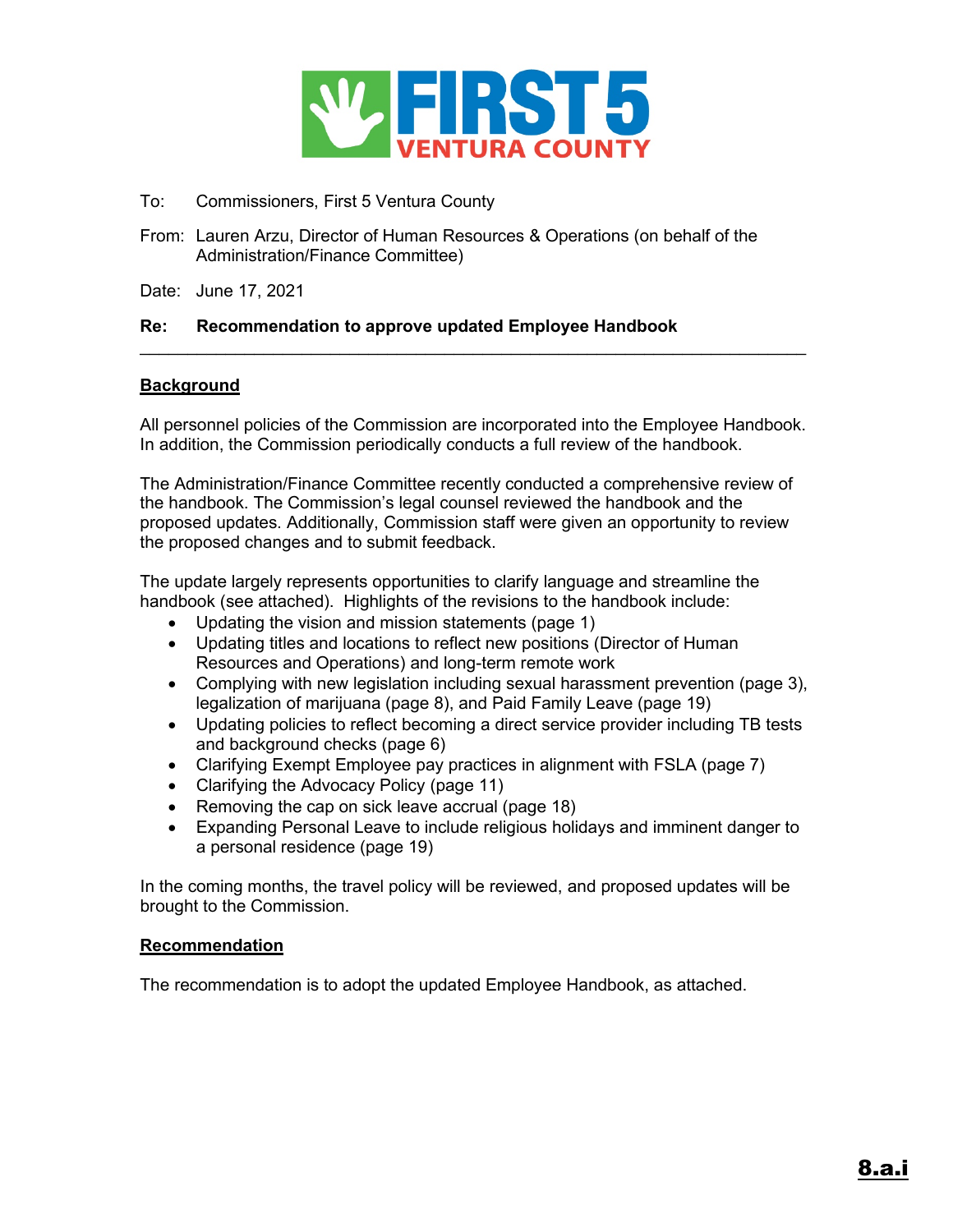

# **EMPLOYEE HANDBOOK**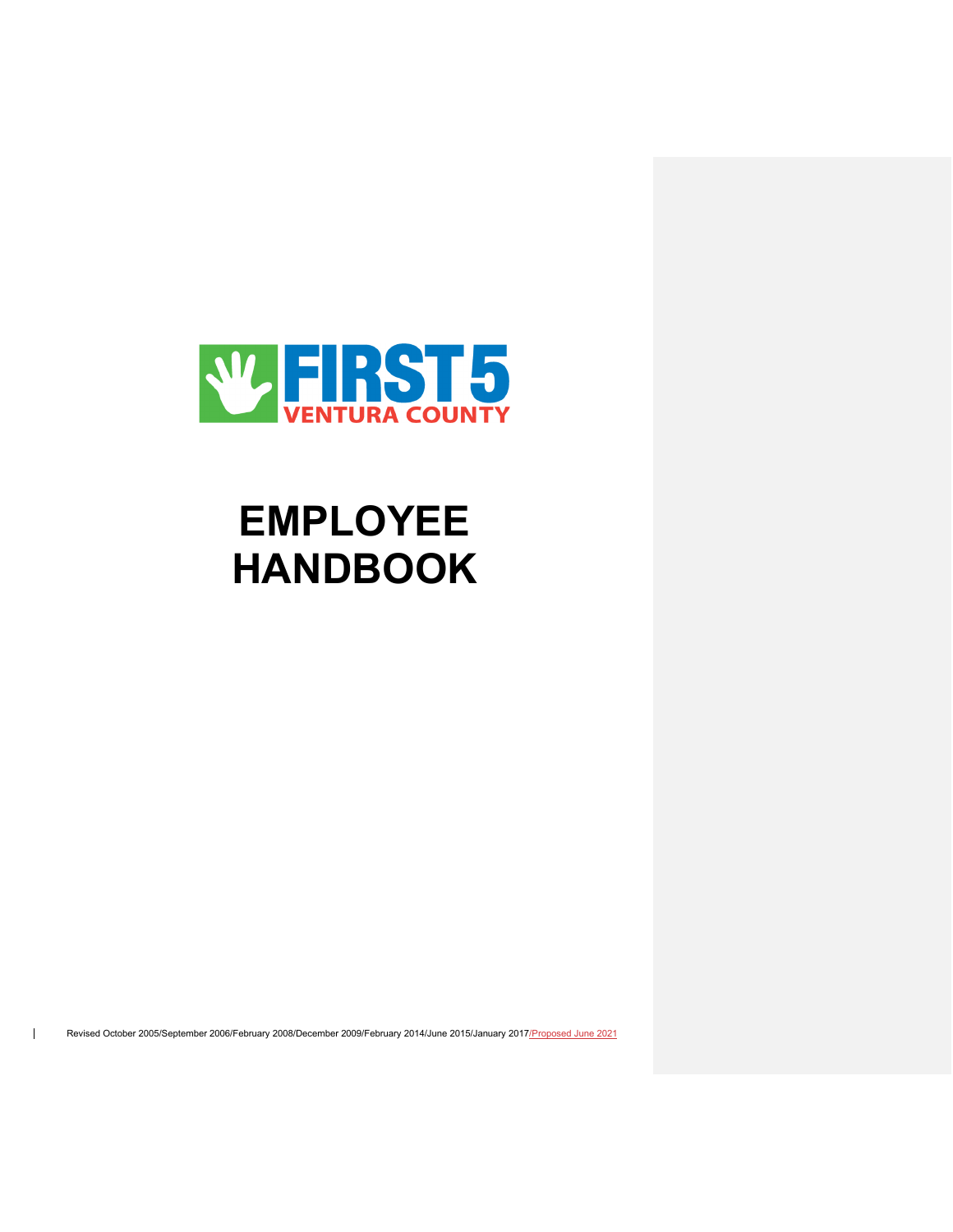Welcome to First 5 Ventura County administered by Children and Families First Commission of Ventura County (the Commission)!

First 5 Ventura County is a family-friendly, employee centric workplace. You will see our policies are designed to support working families. We have prepared this handbook in order to address and clarify First 5 Ventura County's personnel procedures and policies. All previously issued handbooks and any inconsistent policy statements or memos are superseded. It is designed as a guide to ensure consistent, fair, and uniform treatment of all employees. The Commission commits to the principal of providing a living wage to its employees. Any suggestions for improvement are always welcome. It is the Commission's policy to encourage recommendations that will benefit employee-employer relations.

Please understand that this handbook only highlights the Commission's policies, practices and benefits. Circumstances will obviously require that policies, practices and benefits described in this handbook change from time to time. Consequently, the Commission reserves the right to amend, supplement or rescind any provisions of this handbook as it feels appropriate, with the exception of the at-will employment policy.

Any changes will be made in writing and distributed to all employees. The Executive Director of the Commission has the final and binding authority to interpret the policies set forth in this handbook. If you have any questions, please do not hesitate to ask our Executive Director. Our best wishes to you, and thank you for taking this first step in getting to know First 5 Ventura County.

Sincerely,

Petra Puls **Acting-Executive Director**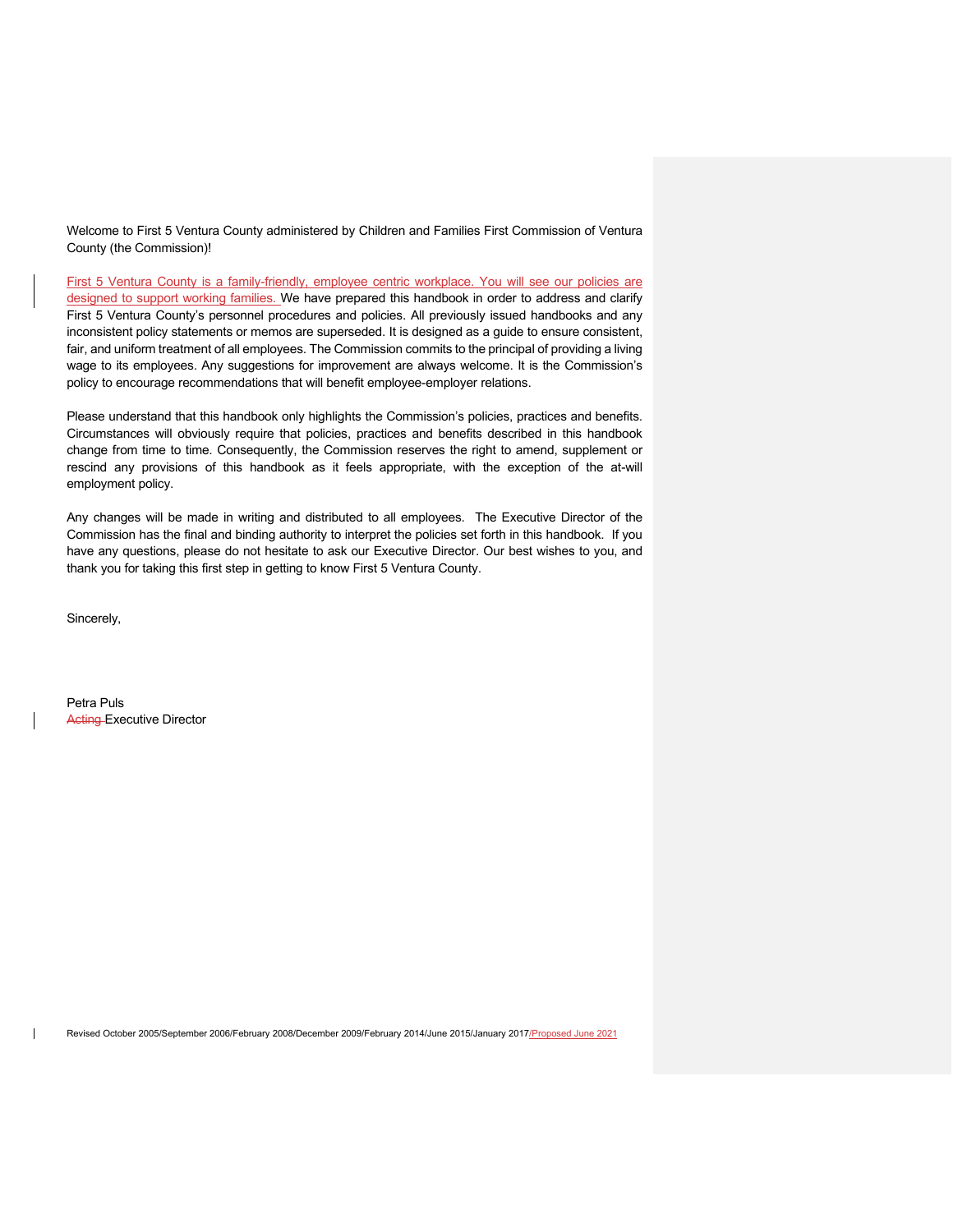| Vision and Mission Statements 1    |  |
|------------------------------------|--|
|                                    |  |
|                                    |  |
|                                    |  |
| Written Policies and Employees2    |  |
|                                    |  |
| Amendment and Revision Procedures2 |  |
|                                    |  |

**NON-DISCRIMINATION .........................................2** Equal Employment Opportunity ......................2 Compliance With Anti-Disability Discrimination Laws................................................................3 Harassment.....................................................3

# **EMPLOYMENT STATUS AND RECORDS............4**

#### **EMPLOYEE RECORDS AND INFORMATION ......5**

| Criminal History and Fingerprint Checks6  |  |
|-------------------------------------------|--|
| Verification of Employment and Letters of |  |
|                                           |  |

# **PAYROLL PRACTICES .........................................7**

# **PERSONNEL POLICIES AND PROCEDURES.....9**

| Child Abuse / Elder Abuse Reporting |  |
|-------------------------------------|--|
|                                     |  |
|                                     |  |
| Drug Free Work Place Policy12       |  |
|                                     |  |
| Worker's Compensation Insurance 12  |  |
|                                     |  |
|                                     |  |
|                                     |  |
|                                     |  |
|                                     |  |

| <b>EMPLOYMENT AND HIRING PRACTICES  14</b> |  |
|--------------------------------------------|--|
|                                            |  |
|                                            |  |
|                                            |  |
|                                            |  |
| Internal Promotions and Transfers 15       |  |
|                                            |  |
|                                            |  |
|                                            |  |
|                                            |  |
|                                            |  |
|                                            |  |
| Employee Retirement Plan  17               |  |
|                                            |  |
|                                            |  |
|                                            |  |
|                                            |  |
| Family and Medical Leave  19               |  |
|                                            |  |
| Jury Duty and Other Required Court         |  |
|                                            |  |
|                                            |  |
|                                            |  |

#### **TRAVEL................................................................ 22**

| Use of Personal Vehicle for Business 22 |  |
|-----------------------------------------|--|
|                                         |  |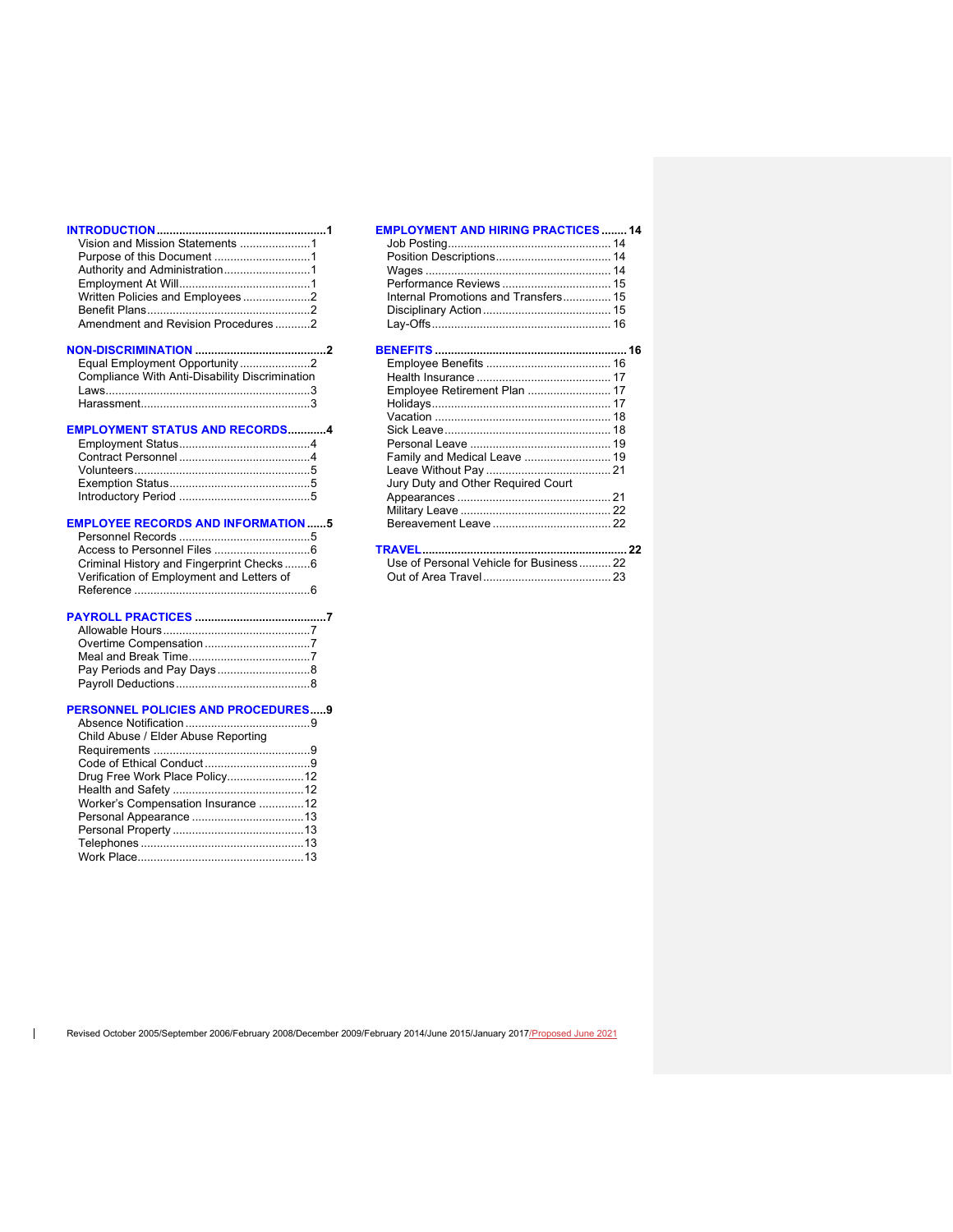# **INTRODUCTION**

#### **Vision and Mission Statements**

First 5 Ventura County envisions a future where all Ventura County children are born healthy, thrive in nurturing environments, and enter school prepared and eager to learn. First 5 Ventura County envisions a future where all Ventura County children thrive in healthy supported environments with loving and nurturing caregivers in the home and throughout the community. This future embraces the value of active partnerships between families, service providers, civic leaders, local business and the community at-large, honors and respects the diversity of our community and prioritizes the need to ensure optimal health and development for young children and their families. OTherefore, our mission is to strengthen families, communities and systems of care for children prenatal to 5 years through investments, expertise, and leadership so all children reach their full potential. promote school readiness, enhance the potential for young children to engage in life-long learning and support the continuous improvement of environments critical to the health and well-being of children, from birth to five years of age and their families in Ventura County by creating and maintaining a community-wide effort that provides access to comprehensive, culturally competent, integrated and high quality prenatal and early childhood development services.

#### **First 5 Ventura County, administered by the Children and Families First Commission of Ventura County**

First 5 Ventura County (also referred to herein as "Commission") is governed by a nine member Commission appointed by the County Board of Supervisors. The Commission meets monthly. When possible, staff is invited to attend this meeting.

#### **Purpose of this Document**

The Commission has established these personnel policies and practices related to employment, benefits and other personnel-oriented activities at First 5 Ventura County because it values its employees. The purpose of the written policy is to ensure that all employees have a clear understanding of some of the expectations regarding their employment.

Since these policies are subject to change at the Commission's discretion, they are not to be construed as a contract between the organization and its employees with the exception of the At-Will employment statements; nor should employees interpret any of the policies to be a promise of continued employment. The employee may terminate his or her employment at any time and the Commission reserves the right to do the same.

It also should be noted that our policies do not cover every situation that can and will arise in the workplace. Above all, we ask that you exercise common courtesy and common sense while on the job. If you have questions regarding your employment or anything contained in these policies, please speak with your supervisor, the Director of Human Resources and Operations, or or the Executive Director.

# **Authority and Administration**

The policies described in this handbook have been approved by the Commission. The Executive Director is responsible for administering the personnel policies and may use discretion to delegate day-to-day oversight of employees.

Every employee with supervisory responsibility or day-to-day oversight of employees is expected to be familiar with these written policies as a function of their job. Questions involving the written policies should be directed to one's supervisor. Questions of interpretation should be directed to the Executive DirectorDirector of Human Resources andR & Operations and final interpretation, if there is a dispute, rests with the Executive Director.

Unless otherwise stated, supervisors have the responsibility for approving actions detailed in this manual. Exceptions to policies may be made only with the prior, written approval of the Executive Director. Exceptions to the at-will nature of employment may be made only with the prior written approval of the Commission.

# **Employment At Will**

Employment with First 5 Ventura County is voluntarily entered into, and employees are free to resign at-will at any time, with or without cause. Similarly, First 5 Ventura County may terminate the employment relationship at-will at any time, with or without cause, as long as there is no violation of applicable federal or state laws.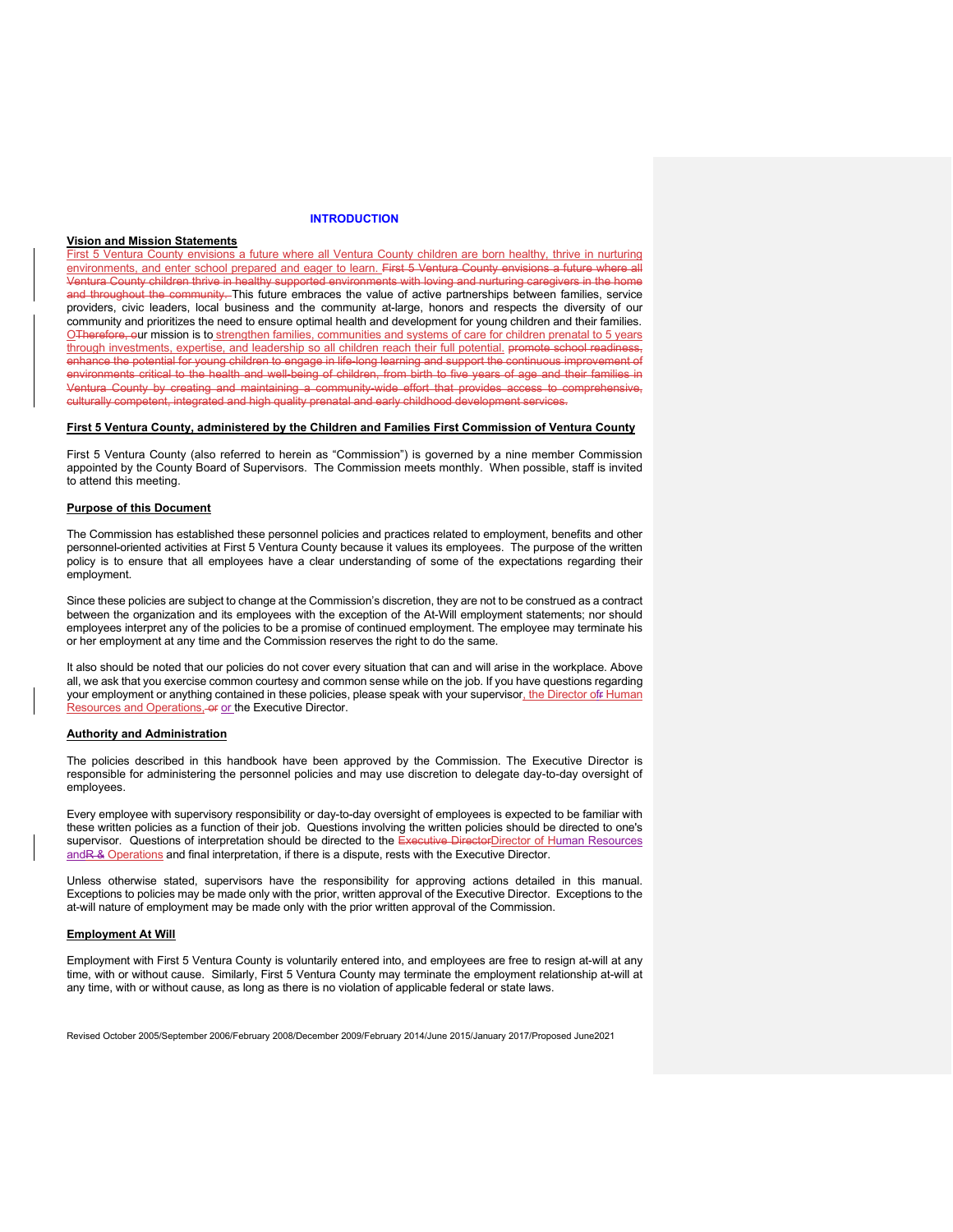No representative of First 5 Ventura County is authorized to modify this policy for any employee, or to enter into any agreement, oral or written, contrary to this policy. Only the Commission may alter this policy or make exceptions to it and any such action by the Commission must be in writing. Supervisors are not to make any representation to employees or applicants concerning the terms or conditions of employment which are not consistent with organization policies. If any such statement is made, employees are not to rely on it. No statements made in prehire interviews or discussions, or in recruiting materials of any kind, are to alter the at-will nature of employment or imply that discharge may occur only for cause nor may any change to the at-will nature of employment be implied from any words or actions of the Commission or any employee or representative of First 5 Ventura County.

Policies set forth in this manual do not create and are not intended to create nor be construed as a contract of employment between the Commission and any of its employees. The provisions of the manual have been developed by the Commission and except for its policy of employment at-will, may be amended or canceled at any time, at the Commission's sole discretion.

# **Written Policies and Employees**

An employee of First 5 Ventura County is any person on the First 5 Ventura County's personnel payroll at any site described as doing business for First 5 Ventura County. Persons working under contract as consultants or as participants in internship or training programs and volunteers are not included as employees for the purposes of this document. All Regular and Temporary employees shall receive a copy of the written personnel policies and a briefing when hired. TCopies of this handbook is provided electronically upon hire and when updates are made. Copiesare available on our website and at the First 5 Ventura County office for reference by all staff. While every attempt is made to keep copies up to date, the authoritative copy is located in the Executive Director's' Office.

# **Benefit Plans**

All benefit plans referred to in this handbook are defined in legal documents such as insurance contracts, official plan text, and trust agreements. Should any question ever arise about the nature and extent of the plan benefits, the formal language of the plan documents – and not the informal wording of this handbook – must necessarily govern. All of these documents are readily available for review in the Executive Director"s Office.

The Commission may change or discontinue any of the benefits it provides to eligible employees at any time.

# **Amendment and Revision Procedures**

Revisions to a specific policy may be made at any given time. Employees may propose changes to this document at any time by submitting suggestions to the Executive Director or his/her designee. No revision or addition can become part of the First 5 Ventura County Personnel Policies until the Commission approves it.

The Commission shall conduct a complete review of these policies at least every three years. Employees will be notified of the review and the dates to submit suggestions. Reasonable revisions will be forwarded in writing to a committee of the Commission for their approval.

A reasonable effort will be made to inform employees of any changes made to the policies set forth in the employee handbook. This notification may be in the form of a new handbook, the actual revised policy page or a list of the revised pages and a recommendation to review the appropriate section of the handbook.

#### **NON-DISCRIMINATION**

# **Equal Employment Opportunity**

First 5 Ventura County is an equal opportunity employer and is committed to an active Nondiscrimination Program. It is the stated policy of First 5 Ventura County that all employees and applicants shall receive equal consideration and treatment. First 5 Ventura County encourages and includes for consideration for employment members of all groups, including- minority groups, females, and qualified individuals with disabilities. All recruitment, hiring, placements, transfers, and promotions will be on the basis of qualifications of the individual for the positions being filled regardless of race, color, religion, ancestry, national origin, age, gender, marital status, sexual orientation, gender identity, gender expression, membership or service in the military, veteran status, citizenship, physical or mental disability or other basis protected by law. All other personnel actions such as compensation, benefits, layoffs, returns from layoffs, terminations, training, and social and recreational programs are also administered regardless of race, color, religion, ancestry, national origin, age, gender, marital status, sexual orientation, gender identity,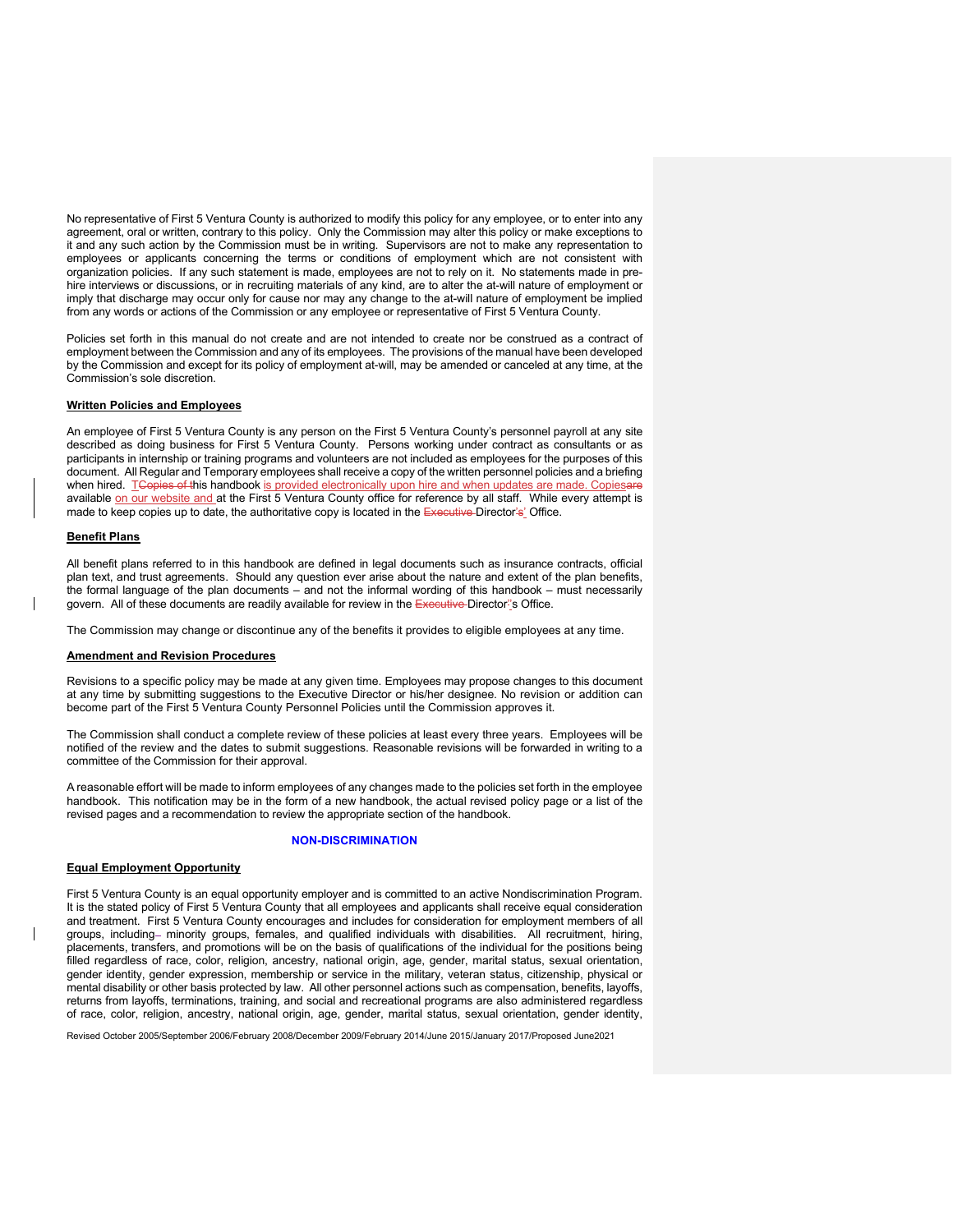gender expression, membership or service in the military, veteran status, citizenship, physical or mental disability or other basis protected by law.

# **Compliance With Anti-Disability Discrimination Laws**

It is the policy of First 5 Ventura County to comply with the prohibitions of the Fair Employment and Housing Act and Americans with Disabilities Act against disability discrimination. First 5 Ventura County shall observe the law and its amendments by prohibiting unlawful discrimination on the basis of actual or perceived mental or physical disability and protecting qualified applicants and employees with actual or perceived disabilities from discrimination in recruitment, application procedures, hiring, promotion, compensation, job assignment, leave of absence, fringe benefits, training opportunities, employer-sponsored social and recreational programs, layoffs and termination. First 5 Ventura County honors its obligation and commitment to make reasonable accommodation to allow individuals with disabilities to enjoy equally the terms, conditions and benefits of employment. First 5 Ventura County reserves the right to select the most qualified individual based on bona fide occupational qualifications and not on "generalizations, misperceptions or irrational fears.".

#### **Harassment**

It is the policy of First 5 Ventura County to ensure fair and equitable treatment of all employees by providing pleasant and safe working conditions. Toward this end, First 5 Ventura County shall take steps to educate employees regarding unlawful harassment and to express organizational disapproval of such activities as harassment or intimidation of an employee by co-workers, management personnel, and non-employees.

Harassment includes both verbal and physical dimensions: verbal, visual, physical or mental abuse pertaining to national origin, disability, race, color, religion, gender, age, sexual orientation, gender identity, gender expression or any other legally protected characteristic.

First 5 Ventura County assures that employees will not be retaliated against for reporting harassment and will not tolerate any act of coercion to deter reporting.

All employees receive sexual harassment prevention training in compliance with CA law within 30 days of starting work at First 5 Ventura County5VC. Non-supervisory employees participate in a one-hour training, and supervisory employees participate in a two-hour training. This training includes practical examples of unlawful harassment based on gender identity, gender expression, and sexual orientation. Employees must be trained once every two years, and certificates of training are transferable between employers.

# Definition of Sexual Harassment:

Sexual harassment may include, but is not limited to:

- unwelcome sexual advances
- requests for sexual acts or favors
- insulting or degrading remarks or conduct directed against another employee
- threats, demands or suggestions that an employee's work is contingent upon toleration of or acquiescence to sexual advances
- retaliation against employees for complaining about such behaviors
- any other unwelcome statements or actions based on sex that are sufficiently severe or pervasive so as to unreasonably interfere with the individual's work performance, or create an intimidating, hostile or offensive working environment

#### Individuals Who Could Be Targets of Harassment:

- An employee, volunteer or client subjected to harassment by another employee of First 5 Ventura County.
- An employee, volunteer or client subjected to harassment by a client, volunteer, vendor or any other person at any of the program sites operated by First 5 Ventura County.

#### Reporting:

For the Commission to respond quickly and properly to incidents of harassment, it is important that an employee who is a victim, observer or has knowledge of an incident of harassment report the incident. Harassment is to be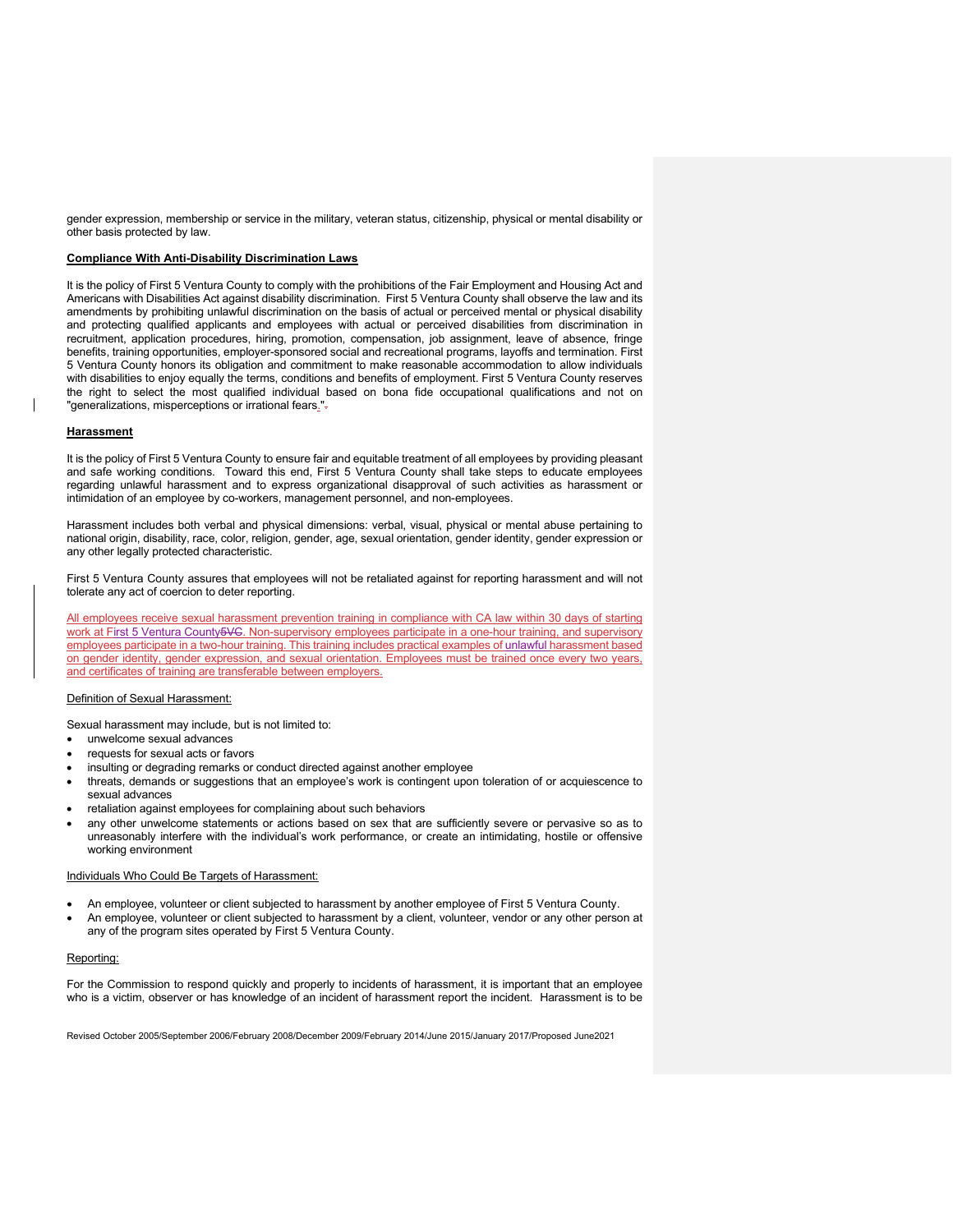reported regardless of whether the harassment was committed by an employee, volunteer, client, vendor or other person associated with First 5 Ventura County.

In order for the Commission to deal with claims of harassment, such offensive conduct or situations must be reported to the employee's supervisor or the next level of management. Or, if the employee prefers, the incident may be reported directly to the Executive Director or the Chairperson of the Commission. Supervisors are required to report all such incidents immediately and written documentation of all incidents must be forwarded to the Executive Director. Such documentation will not be placed in the reporting employee's personnel file unless the employee requests it.

Management will investigate all reports of harassment of any kind. It is understood that any person reporting an incident of harassment will be treated courteously, the problem handled swiftly and as confidently as possible in light of the need to thoroughly investigate and take appropriate corrective action. The reporting of a complaint will be in no way used against the employee, nor will it have an adverse impact on the individual's employment status.

# Disciplinary Action:

Harassment or intimidation by an employee will not be tolerated and may result in disciplinary action up to and including termination. Supervisors or management personnel, who knowingly fail to report such incidents immediately, however minor, are also subject to disciplinary action up to and including termination. Response to an allegation of harassment committed by a non-employee will be determined by theby the Executive Director.

# **EMPLOYMENT STATUS AND RECORDS**

# **Employment Status**

All members of the staff are employed in one of the following categories:

REGULAR FULL-TIME employees are those individuals regularly scheduled to work 80 hours per pay period and are eligible for all First 5 Ventura County benefits. For the purposes of health insurance benefits only, full time is defined as 60 hours or more per pay period.

REGULAR PART-TIME employees are those individuals regularly scheduled to work less than 80 hours per pay period. Those individuals regularly scheduled to work from 40 to 79 hours per pay period are eligible for benefits on a pro-rated basis as detailed in each policy based on the number of hours for which they are regularly scheduled. Those individuals who are regularly scheduled to work less than 40 hours per pay period receive no benefits other than those required by law. For the purposes of health insurance benefits only, part time is defined as 40 to 59 hours per pay period.

Part time employees whose jobs evolve to average 40 or more hours per pay period over six pay periods will have their job duties evaluated by the Executive Director. This evaluation may result in a modification of job duties to include less than 40 hours of work per pay period or a reclassification to a benefit-eligible position.

TEMPORARY employees are employed on a temporary basis to perform specific functions for a defined period of time. These positions are not intended to be part of continuing operations. The employment status of temporary employees will not be changed due to an extension of employment in excess of that originally planned. Temporary employees receive no benefits other than those required by law.

NOTE: Employment status is determined by the Executive Director or designee and is based upon program need and budget.

# **Contract Personnel**

Contract personnel working for First 5 Ventura County are not considered employees for purposes of these Personnel Policies. Contract personnel may be retained by the Commission for specific assignments. The classification of independent contractor status is subject to review and approval of the Executive Director or designee and is based on conditions of services to be rendered and evidentiary matter furnished by contract personnel. Contract personnel are responsible for any self-employment tax, as well as required estimated income tax payments.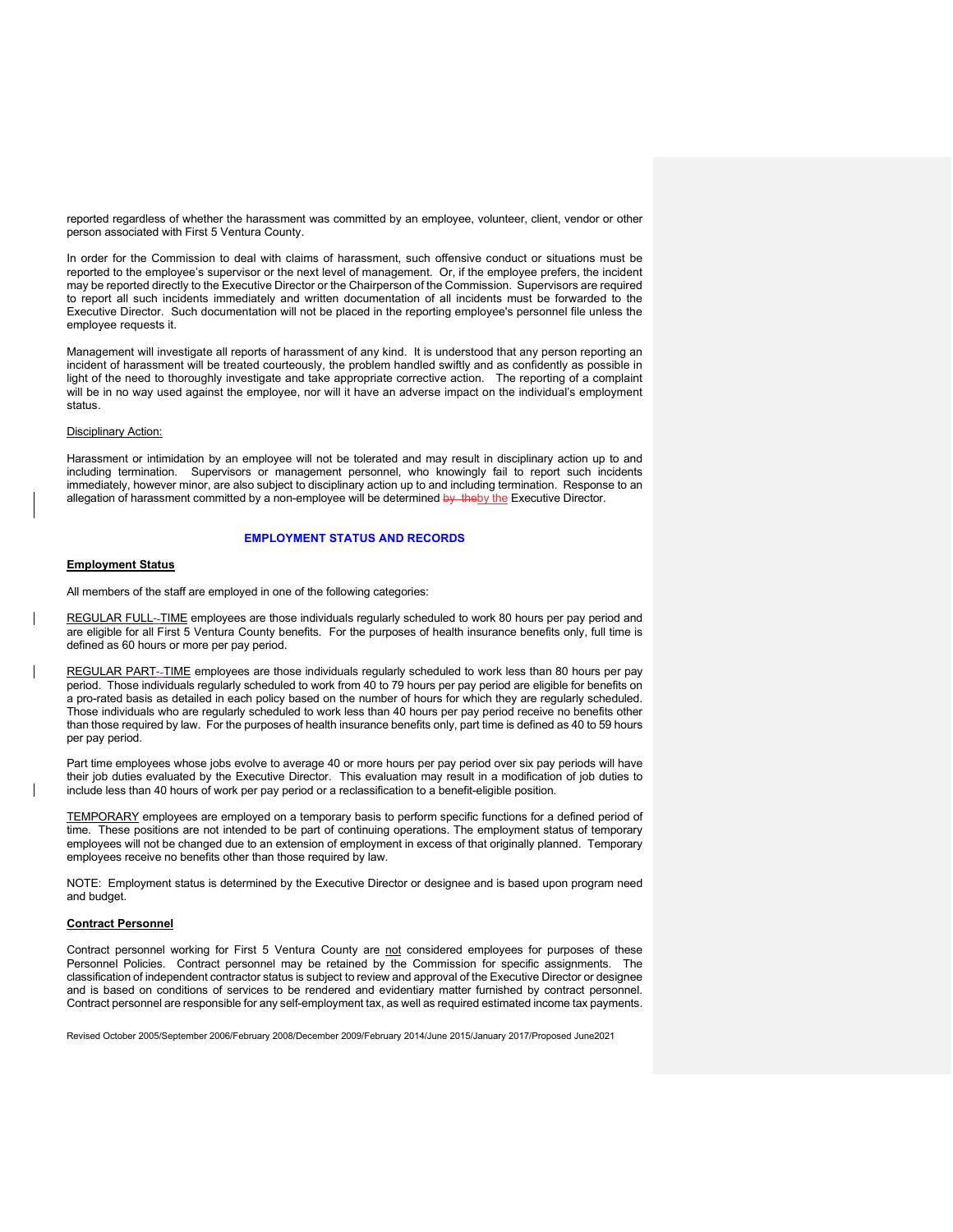#### **Volunteers**

People who volunteer their time and services to First 5 Ventura County are not considered employees of the Commission for purposes of these Personnel Policies. Volunteers are not eligible for benefits, including worker's compensation insurance. However, First 5 Ventura County values the contributions made by volunteers. Reimbursement for mileage and training costs related to volunteer activities may be available, subject to the prior written approval of the Executive Director.

#### **Employment of Commission Members**

In order to preserve the objectivity and integrity of the Commission, any member who wishes to apply for employment with the agency must first resign from the Commission.

#### **Employment of Relatives**

You may not be employed in any position where you are directly or indirectly supervised by a relativeFirst 5 Ventura County has no prohibition against hiring relatives of our staff members. However, one general restriction has been established to help assure fair treatment of all staff members. While we will accept and consider applications for employment from relatives, family members will not be hired, promoted or transferred into positions in which they directly or indirectly supervise or are supervised by another family member.

#### **Exemption Status**

First 5 Ventura County is governed by the Fair Labor Standards Act (FLSA) concerning payment of overtime. FLSA requires employers to pay overtime wages to employees who work more than a specified number of hours in a work week. Some jobs, however, by reason of their responsibilities and duties, have been declared exempt from these provisions.

"Exempt" employees include those who are not subject to the overtime provisions defined by the FLSA. "Nonexempt" employees must comply with the overtime provisions of the FLSA, regardless of individual titles or duties. Any employee who does not meet the qualifications for exemption as defined by the FLSA is designated "nonexempt".

Generally, an exempt employee is an employee who serves in an administrative, executive or professional capacity, and whose primary duty consists of exempt work that is intellectual, managerial, or creative and requires the exercise of discretion and independent judgment. Exempt employees do not receive overtime compensation.

Non-exempt employees are paid on an hourly basis and receive overtime compensation at rates as established by law.

# **Introductory Period**

All employees are hired initially on an introductory status. Any employee who is promoted or transferred may also be placed on introductory status. Introductory status is intended to be an orientation, training, and mutual assessment period as well as providing the employee with the opportunity to demonstrate the necessary ability and aptitude required for the position. The introductory period is three months (90 days) and may be extended. Lifting of introductory status in less than three months is prohibited unless approved by the Executive Director. Satisfactory completion of the Introductory Period does not alter the at-will character of the employment relationship. Either the employee or the Commission may end the employment relationship at-will at any time during or after the introductory period, with or without cause or advance notice.

#### **EMPLOYEE RECORDS AND INFORMATION**

#### **Personnel Records**

First 5 Ventura County maintains a master personnel file for each employee. All employee personnel files are maintained in a locked file. The file contains information such as, but not limited to, policy sign-off sheets, records of disciplinary actions, evaluations, certifications for increment advances, statement(s) regarding the initial introductory period, personal information such as address, insurance, emergency notification, payroll tax status, any changes in title, position, compensation, the employment agreement, vacation and time-off records. Medical information such as detailed doctor's releases and detailed insurance applications is kept in a separate file.

Revised October 2005/September 2006/February 2008/December 2009/February 2014/June 2015/January 2017/Proposed June2021

**Formatted:** Highlight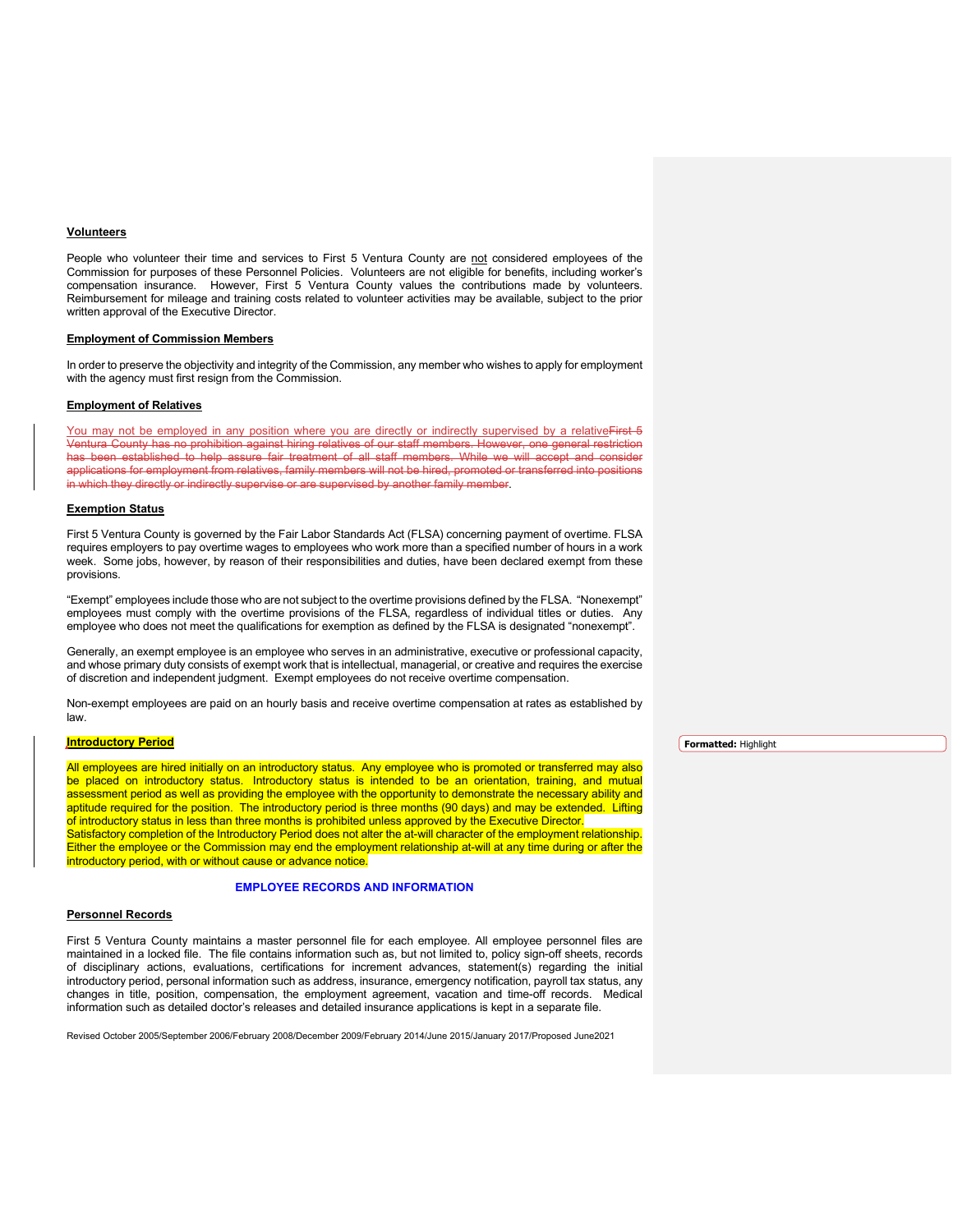Each First 5 Ventura County employee is responsible for reporting any change in home address, telephone number, legal name, tax status, person to be notified in case of illness, accident or death, or any conviction of a felony or misdemeanor. In addition, employees who use their personal vehicle for Commission business must report in writing any change of status in vehicle insurance, driver's license or DMV citations to the Executive Director or his/her designee within 5 five working days.

#### **Access to Personnel Files**

It is First 5 Ventura County's policy to maintain employee specific information in personnel files and to safeguard that information from unauthorized release. Direct access to personnel files is limited to the employee's immediate supervisor and the Executive Director or his/her designee. Access to personnel files will be on a need-to-know basis only.

Every employee has the right to review his or her own file. Employees may request to see their file at any time during regular business hours (giving reasonable notice) in the designated area within First 5 Ventura County's office with a member of the Executive Director's staff present. The employee may add a "statement of disagreement" to any written memo or evaluation.

Personnel files may not be removed from the designated area within First 5 Ventura County's office. However, copies of relevant material may be furnished upon request.

#### **Background Check, Criminal History, and Fingerprint Checks**

First 5 Ventura County is committed to the safety, welfare, and confidentiality of our clients and staff. To ensure this commitment, the Commission may conduct background checks on prospective employees. When statutorily authorized, the Commission may require employees to submit their fingerprints for a criminal history check. Some positions may also require a Child Abuse Central Index check.

The Executive Director is responsible for reviewing the results of criminal history checks and deciding on an appropriate action. Some of the factors that may be considered in deciding the course of action are the nature of the offense, how long ago the offense occurred, the nature of the First 5 Ventura County program or programs concerned and what steps the offender has taken since the occurrence (i.e. rehabilitation, successful completion of probation, etc.). The Commission is bound by numerous legal and contractual requirements with respect to criminal history checks for employees.

Information collected in the background check is confidential information and for the Commission's exclusive use. It may be disclosed only to authorized personnel for the purpose of making appropriate decisions concerning the contents of the history.

# **Freedom from Tuberculosis**

If employees are working on school campuses, or working directly with families in person, verification of freedom from tuberculosis is required upon employment and every four years thereafter. If you had a TB test taken for employment with another employer which has not expired, it will be accepted to meet this requirement. First 5 Ventura County must receive TB verification within thirty days of date of hire or reassignment to school campus/direct service position.

# **Verification of Employment and Letters of Reference**

Only the Executive Director or his/her designee is authorized to respond for First 5 Ventura County when verbal requests for references are made from former employees or from potential employers of former or current employees. Information provided will be limited to job title and dates of employment. First 5 Ventura County will not provide information about pay rates to potential employers.

Written reference requests should be directed to the Executive Director or his/her designee. Information provided will be limited to job title and, dates of employment, and if the requestor provides the in pay rate. If a release signed by the employee accompanies the request for a reference it will be forwarded to the employee's most recent supervisor. Copies of all references provided will be kept in the employee's personnel file.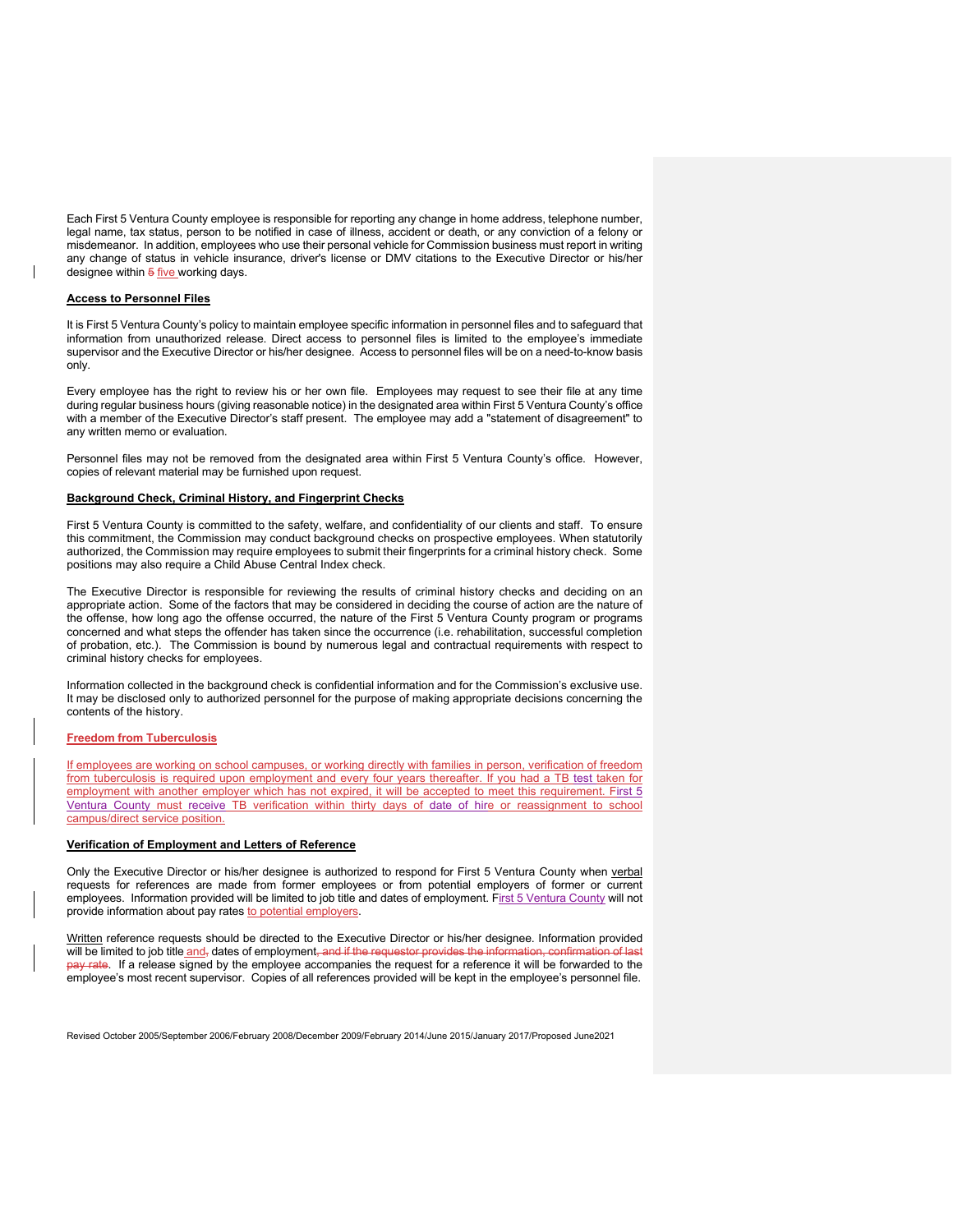Under appropriate circumstances, supervisors may write letters of reference for current and past employees. Such letters will be forwarded to the Executive Director for review and disbursement and a copy will be kept in the employee's personnel file. Supervisors should not give verbal reference information.

All requests for financial information relating to a First 5 Ventura County employee must be authorized, in writing, by the employee prior to the information being released. These requests require a minimum of 24 hours for processing.

# **PAYROLL PRACTICES**

# **Allowable Hours**

A normal full time work schedule in the central office is First 5 Ventura County's offices are normally open to the public, volunteers and visitors Monday through Friday from 8:30 a.m. to 5:00 p.m. Neighborhood for Learning work schedules are generally 8:00 a.m. to 4:30 p.m. Although the majority of our staff members work those hours, some may work alternative schedules based on prior arrangements with the Executive Director. Flextime schedules may include: flexible schedules, job sharing, part time schedules, and compressed work weeks, and telework. Flextime may be allowed in the Executive Director's sole discretion. Factors that may be considered include, but are not limited to, whether: there is adequate staff coverage for the operating requirements of the work unit; the employee maintains performance standards in terms of quantity, quality and timeliness of work; and the work group's productivity is maintained or enhanced. At a minimum, each December the Executive Director will review all current flextime arrangements to determine continued suitability and need. New requests may be submitted at any time of the year through the procedures developed for requesting flextime.

Employees may credit as work hours any actually assigned "on-duty" hours, attendance at any required Commission related meetings or training meetings, travel time (except normal commuting and overnight travel outside of regular work hours), and in general, time at any location that is directly related to program business. Our general policy is to allow all staff to schedule as much of their work hours as possible according to the needs of the program, the best interests of our clients and organization as well as, when feasible, their own personal needs and preferences. All work schedules must be approved by supervisors before being implemented.

Nonexempt staff members may not start work before their scheduled start time or work beyond their accustomed ending time without prior approval. Nonexempt staff report their time worked in quarter hour increments.

#### **Overtime Compensation**

Overtime will be paid only to non-exempt employees for time worked that exceeds 40 hours in a work week. Time worked includes only hours actually worked and does not include vacation, sick time, or any other paid time off. If actual worked hours, not including any paid time off, are under 40 hours per week, the overtime rate will not apply. With the exception of special situations, a non-exempt employee should not alter or stray from their approved work schedule or work more than 40 hours in a work week without prior approval from her or his supervisor. If requested by their supervisors, employees are expected to work overtime. Non-exempt employees who work overtime without authorization may be subject to disciplinary action.

First 5 Ventura County will comply with all applicable laws concerning overtime. Overtime compensation is paid at the statutory rate based on the employee's regular hourly rate of pay. Overtime compensation will be paid on the regular payday following the period in which the overtime is earned.

Exempt employees are paid to perform the responsibilities and duties of their jobs rather than by the hour. As a result, they are expected to work as many hours as are necessary to accomplish their responsibilities, and are not eligible for overtime pay.

#### **Exempt Employee Pay**

First 5 Ventura County may require exempt employees to record and track hours and to work a specified schedule. Exempt employees must use all available and eligible paid leave (vacation, sick leave, floating holiday) when an absence is one or more full days, before allowable deductions will be made to their salary. In accordance with the Fair Labor Standards Act (FLSA) regulations, exempt employees who are required to be paid on a salary basis may not have their pay reduced for variations in the quantity or quality of work performed.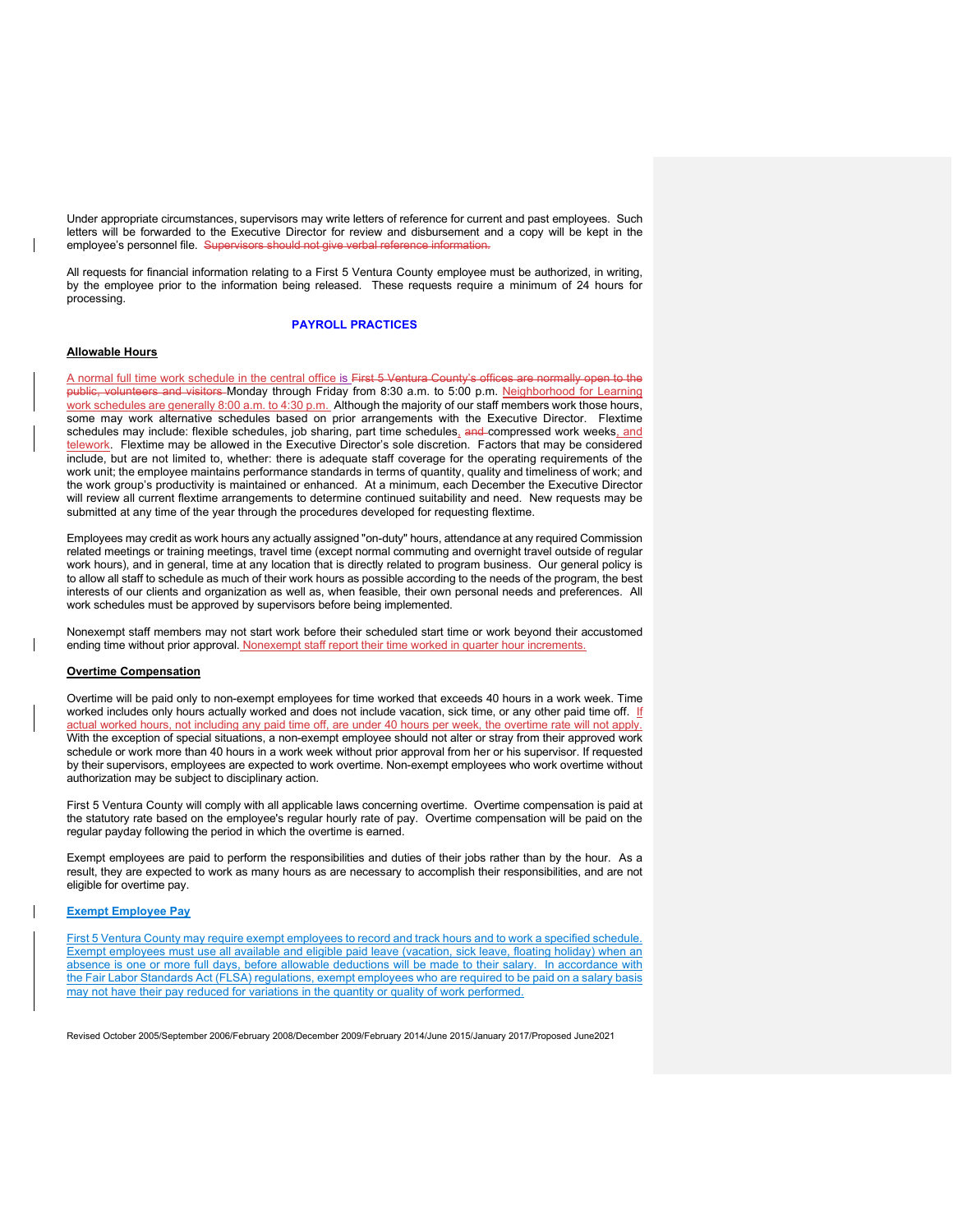Exempt employees will receive their full salary for any week in which they perform any work and/or use available paid leave for one or more full days, without regard to the number of days or hours worked, except for the following circumstances in which salary deductions will be made in accordance with the FLSA:

- Absences of one or more full days for personal reasons or for sickness/disability will only be deducted if the employee has exhausted all eligible and available paid leave benefits or has not yet sufficiently accrued eligible paid leave, or, for vacation, has not passed the introductory period.
- 2. Deductions for the first and last week of employment when only part of the week is worked by the employee. Thus, the salary will be prorated for the number of days worked in the pay period.
- Deductions for unpaid leave taken in accordance with a legitimate absence under the Family and Medical Leave Act.

Deductions from pay will not be made as a result of absences due to jury duty, attendance as a witness, temporary military leave, absences caused by First 5 Ventura County, absences caused by the operating requirements of First 5 Ventura County, and partial day amounts. Improper pay deductions are prohibited by First 5 Ventura County, regardless of the circumstances. Supervisors and management violating this policy will be subject to investigation and appropriate corrective action.

#### Complaint Procedures:

Employees who believe their pay has been improperly reduced should contact the Director of Human Resources and Operations or Executive Director immediately to request an investigation. The employee will be asked to specify in writing, using the guidance above, the circumstances of the pay deduction and whether it has occurred on other occasions.

#### **Meal and Break Time**

Employees are permitted one paid rest break during each four4-hour working period. Each break is 15 minutes long. Breaks are not accrued to cover time off. For example, an employee may not skip an afternoon break to leave early at the end of the day.

Meal breaks are unpaid. Full time employees receive meal breaks for a minimum of 30 minutes. Employees may, with supervisory approval, arrange to have a longer meal break by adjusting their work hours to accommodate the longer mealtime. "On-duty" (paid) meal times may be permitted only when the nature of the work prevents the employee from being relieved of all duties and the arrangement is agreed upon in writing by the employee and their supervisor. Employees may not work during break times. First 5 Ventura County recommends that breaks be taken away from the employee's desk or immediate work sites.

Both meal and break times are by arrangement with the employee's supervisor. On occasion, a change or elimination of a meal and/or break may be necessary based on workload and/or organizational needs.

#### **Pay Periods and Pay Days**

Staff members are paid biweekly on Friday.

Any special request for handling of paychecks that differs from the above policy must be in writing and approved by the Executive Director. The approved written request must be provided to the payroll department by 11:00 a.m. three days before the payday. A copy of the request will be kept in the employee's personnel file.

# **Payroll Deductions**

Deductions from each employee's paycheck include the mandatory and voluntary deductions described below:

Mandatory deductions are Social Security, Medicare tax, State Disability Insurance, and state and federal income taxes. An employee's paycheck may be garnished for alimony, child support, delinquent loans, or for some other reason, by court order. Employees are informed of all mandatory deductions; however, these deductions do not require written authorization of the employee.

Voluntary deductions are made only with the written authorization of the employee. Voluntary deductions include sums designated for direct deposit, retirement plan, charitable contributions, flexible spending account and health insurance. An itemized statement of all deductions from the employee's wages accompanies each paycheck.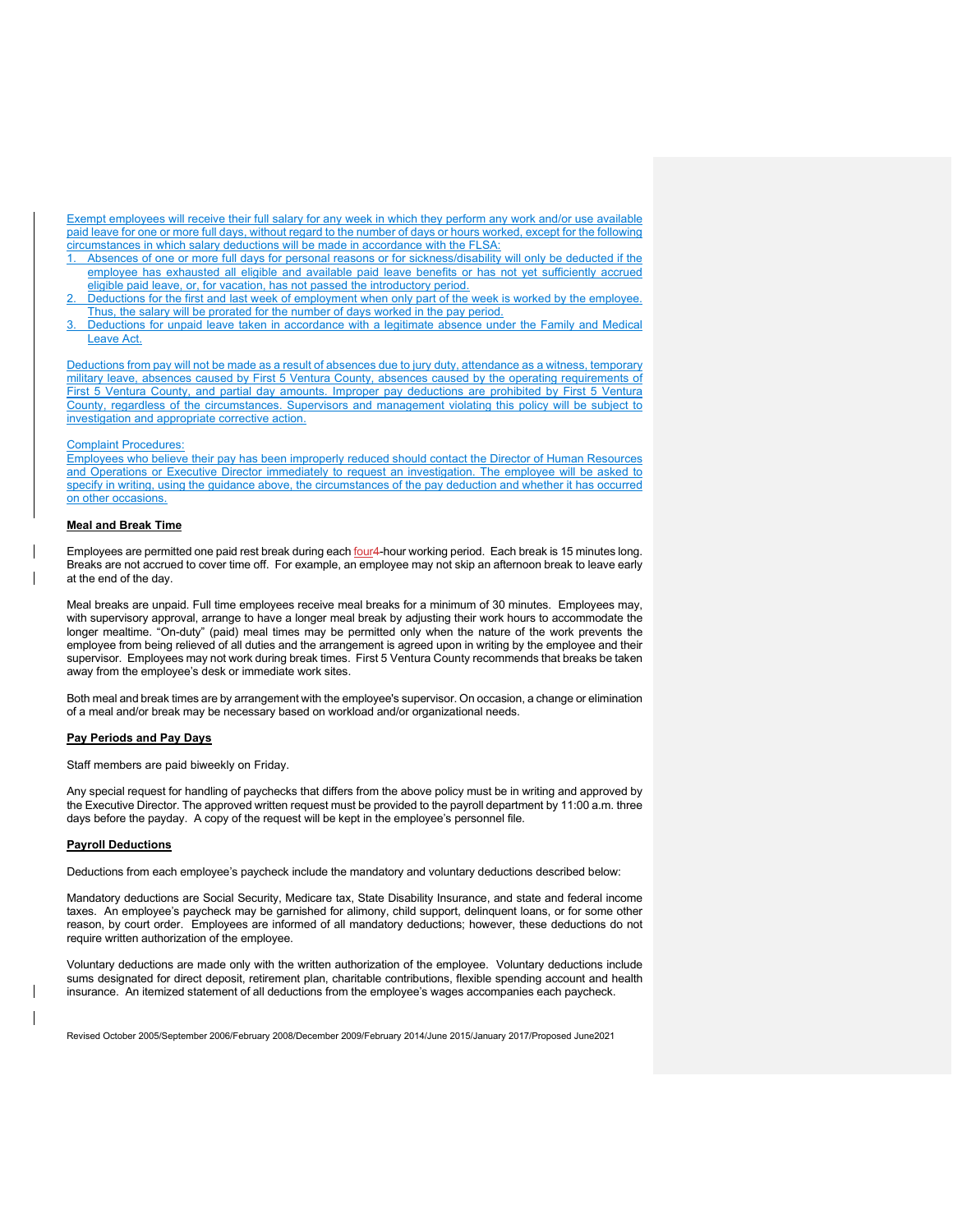# **Supplemental Payments**

Staff who primarily telecommute (average of 50% of time telecommuting) are eligible for both a cell phone and utility/internet supplemental payment in the amount of \$30 each, for a total of \$60 per month. Staff who are issued an agency cell phone, but primarily telecommute shall receive the utility/internet supplement payment in the amount of \$30 per month. Staff who primarily work at a Commission location for which there is available phone and internet service or are provided with an agency cell phone and internet hot spot are not eligible for the supplemental payment.

The Executive Director will authorize all supplemental payments including determining when agency cell phones and/or hot spots will be issued in lieu of supplemental payments.

# **PERSONNEL POLICIES AND PROCEDURES**

# **Absence Notification**

It is the responsibility of all employees to make arrangements with their supervisor in advance of any absence whenever possible. When this is not possible, employees are required to report the absence and the reason for it to their supervisor and the Office Assistant/Coordinator for your primary work locationand call the main phone line via phone or email at least fifteen (15) minutes prior to the beginning of the work shift on the day the absence begins and each day thereafter. If the absence is of such a nature that the employee cannot personally report, the employee must have someone report for them.

In the event that an employee is absent for three (3) consecutive work days and has not notified First 5 Ventura County concerning the reason for the absence, the employee will be considered to have voluntarily resigned their position. This notification will be placed in the employee's personnel record.

#### **Child Abuse / Elder Abuse Reporting Requirements**

Since Beginning in July 2021, First 5 Ventura County is notwill become a direct service providing organization. While, it is unlikely that non-direct service employees will come into work-related situations that involve child abuse, domestic violence or elder abuse,. First 5 Ventura County's policy is However, it is our policy that all employees of First 5 Ventura County have knowledge of Section 11166 of the Penal Code and Section 15630 of the Welfare and Institutions Code, (Child Abuse and Elder Abuse Reporting) and comply with their provisions should such an event occur. Additionally, employees will be trained in the prevention of abuse and molestation and follow the guidelines defined in the Abuse and Molestation Prevention policy.

SECTION 11166 (Child Abuse Reporting Requirements - a detailed summary of which is available in the Executive Director's' office) of the Penal Code requires any child care custodian, medical practitioner, nonmedical practitioner, or employee of a child protective agency who has knowledge of or observes a child in his or her professional capacity or within the scope of his or her employment whom he or she knows or reasonably suspects has been the victim of child abuse to report the known or suspected instance of child abuse to a child protective agency immediately or as soon as practically possible by telephone and to prepare and send a written report thereof within 24 hours of receiving the information concerning the incident.

SECTION 15630 (Elder Abuse Reporting Requirements) of the Welfare and Institutions Code requires any care custodian, health practitioner, or employee of an adult protective services agency or a local law enforcement agency who has knowledge of or observes a dependent adult in his or her professional capacity or within the scope of his or her employment who he or she knows has been the victim of physical abuse, or who has injuries under circumstances which are consistent with abuse where the dependent adult's statements indicate, or in the case of a person with developmental disabilities, where his or her statements or other corroborating evidence indicates that abuse has occurred, to report the known or suspected instance of physical abuse to an adult protective services or a local law enforcement agency immediately or as soon as practically possible by telephone and to prepare and send a written report thereof within 24 hours of receiving the information concerning the incident.

#### **Code of Ethical Conduct**

#### A. Ethical Responsibilities:

Revised October 2005/September 2006/February 2008/December 2009/February 2014/June 2015/January 2017/Proposed June2021 Each employee has an obligation to clients, fellow employees, and the administration to cooperate in accomplishing the Commission's goals, to expose corruption wherever discovered, to refrain from disclosing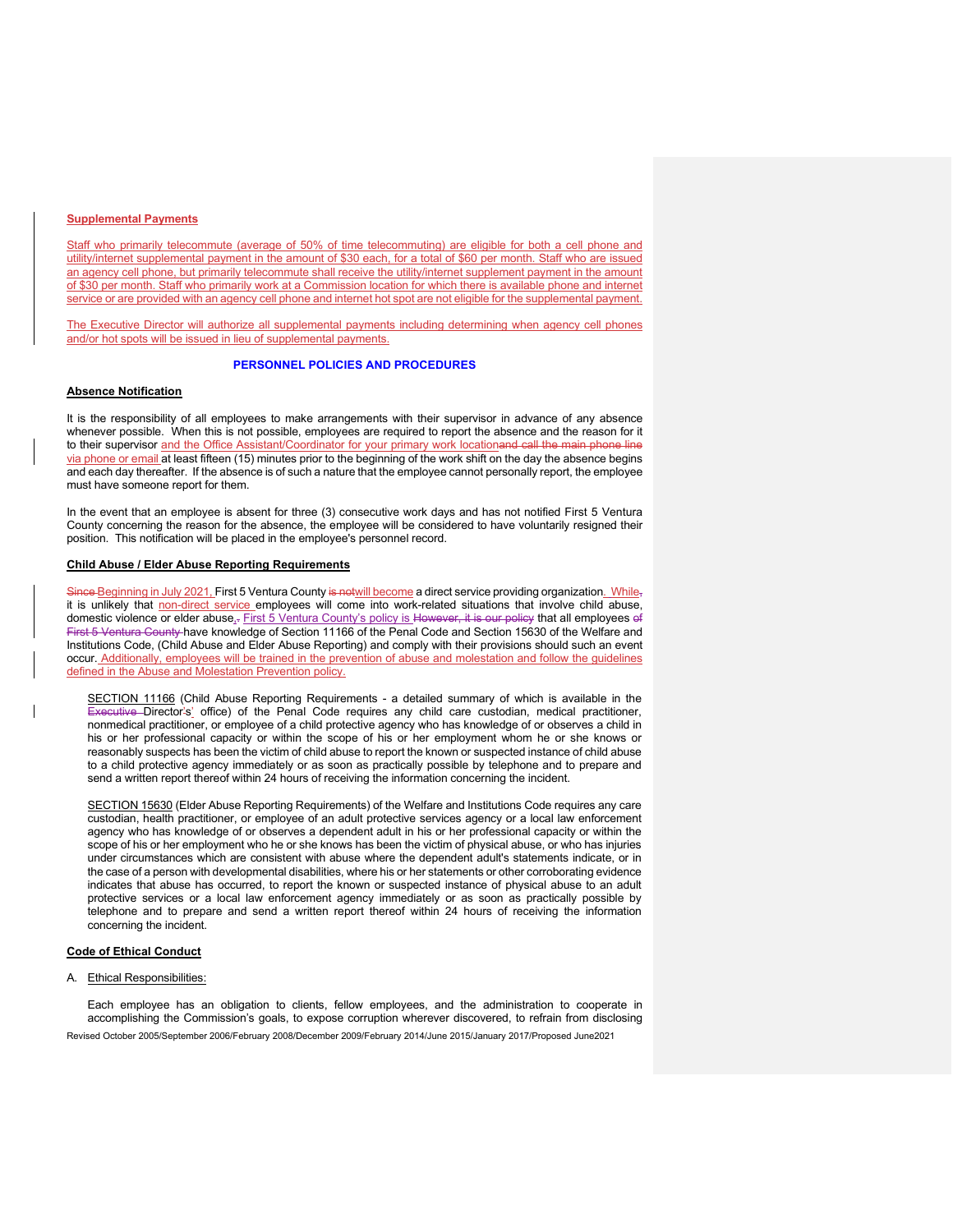any confidential information, to preserve and safeguard the Commission's assets, and to uphold these principles, ever conscious that the Commission is a trust between its clients and itself.

#### B. Conflict of Interest:

No employee, volunteer, director, agent, or other individual involved in First 5 Ventura County activities may use her or his position for a purpose that is, or gives the appearance of being, motivated by a desire for private gain for himself or herself or others, particularly for those with whom she or he has family, business, or other ties. Neither shall any of the above named solicit, nor accept personal gratuities, favors, or anything of monetary value from any contractors or potential contractors.

- 1. No employee shall accept (other than on behalf of the Commission) any fee, compensation, gratuity, gift, payment of expense, or any other thing of monetary value in circumstances in which acceptance may result in, or create the appearance of, private gain; preferential treatment, any loss of complete independence or impartiality; the making of a First 5 Ventura County decision outside of official channels; or any adverse effect on the confidence of the public in the integrity of the Commission.
- 2. If a First 5 Ventura County employee receives a gift or honorarium as the result of a Commission activity (i.e. speaking engagement or client contact), such gift or honorarium is considered a donation to First 5 Ventura County. Specific, unique instances where an employee receives a gift or honorarium as the result of activity not directly related to First 5 Ventura County will be considered on a case by case basis by the Executive Director.
- 3. From time to time, employees may be offered gifts, entertainment or other favors from a supplier, contractor or organization with which First 5 Ventura County has business dealings. Beyond nominal gifts and common courtesies, an employee can accept no item of value. Furthermore, all employees should understand that entering into a personal relationship with a subordinate employee or with an employee of a supplier, contractor or other organization having financial dealings with the Commission creates a possible conflict of interest that requires full disclosure to the Commission.

# C. Outside Employment:

Employees may not use their relationship with First 5 Ventura County to solicit or accept private outside work, particularly of a consulting nature, that is related to their duties with First 5 Ventura County. This shall not necessarily preclude employees from securing secondary employment that does not conflict with their employment with First 5 Ventura County.

# Prohibiting Conditions:

First 5 Ventura County employees are prohibited from holding employment outside of First 5 Ventura County service when the following conditions exist:

- 1. The employment is incompatible with the proper discharge of the duties and responsibilities of employment with First 5 Ventura County, or would impair independence of judgment or actions; or,
- 2. The employment involves such hours or work or physical effort that it would or could be reasonably expected to reduce the staff member's quality or quantity of service to First 5 Ventura County; or,
- 3. A conflict of interest exists which is detrimental to the service of First 5 Ventura County.

#### Request for Approval of Outside Employment:

In order to avoid employment with competing organizations and employment that may conflict with the ability to properly perform required job functions, employees must notify and seek approval from their supervisor before engaging in secondary employment. A written request must be given to the supervisor for all outside employment. The employee must disclose to the supervisor the name of the employer, the hours to be worked and the nature and duration of the employment.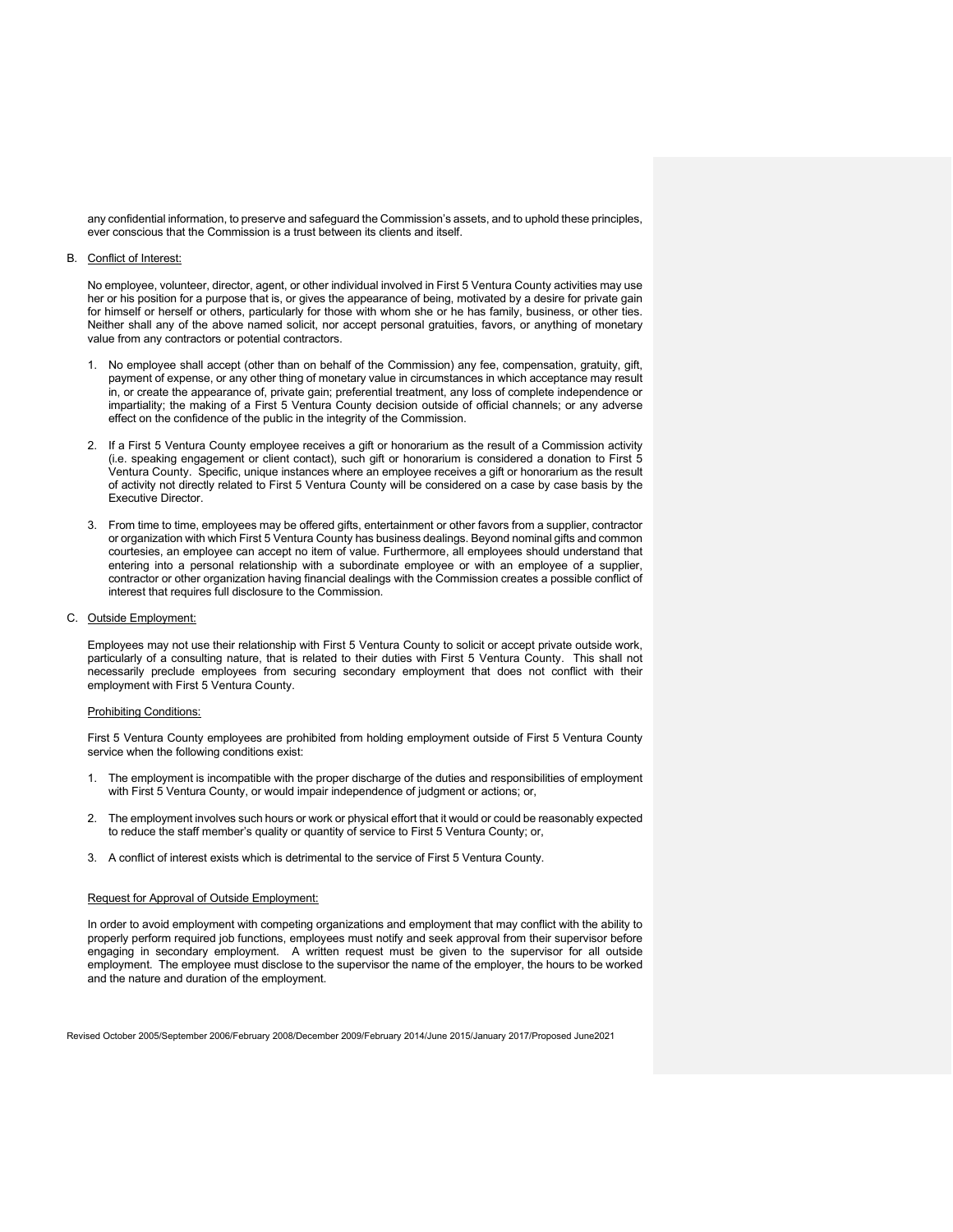# Requirement to Cease Working:

The Commission may require an employee to cease working outside of the Commission if the employment is in violation of any of the provisions of this article.

#### D. Outside Non-Profit:

First 5 Ventura County discourages participation on other non-profit Boards which currently or may in the future compete for funding with First 5 Ventura County. However, should the occasion arise where this participation would benefit First 5 Ventura County, it may be done only with the expressed prior permission of the Executive Director.

#### E. Political Activity:

First 5 Ventura County staff may not engage in any partisan or elective political activity whatsoever on First 5 Ventura County work time, or while identifying oneself as acting in the capacity of employee, volunteer, representative, or agent of the Commission. First 5 Ventura County may advocate for young children and their families in alignment with the approved Advocacy Policy and Policy Platform.

While representing the Commission, the only type of political activity employees may be involved in non-partisan advocacy efforts including providing testimony or written comments, meeting with legislators or elected officials, and signing letters of support. is presenting written or verbal comments or testimony regarding legislation, regulations, or other public policies affecting our clientele or programs. The authorization of the Executive Director is required in advance in all such cases.

This policy in no way restricts participation in partisan or elective political activity by employees on their own time as a private individual.

# F. Volunteer Representation on Commissions/ Committees:

First 5 Ventura County staff are encouraged to participate in community activities that relate to First 5 Ventura County services but which are not actually or potentially in conflict with First 5 Ventura County.

#### G. Conflict Management:

First 5 Ventura County supports a model of communication and conflict resolution concerning disagreements and differences of opinion between employees. Employees are expected to work with their supervisor(s) to find solutions in a positive and mutually respectful manner.

#### H. Employee Protection (Whistleblower):

The support of all employees is necessary to achieving compliance by First 5 Ventura County and its contractors with all applicable laws and regulations. If any employee reasonably believes that some policy, practice, or activity of First 5 Ventura County or its contractors is in violation of law, a written complaint must be filed by that employee with the employee's supervisor or the next level of management. Or, if the employee prefers, the incident may be reported in writing directly to the Executive Director or the Chairperson of the Commission. Supervisors are required to report all such incidents immediately to the Executive Director with written documentation of the incident.

First 5 Ventura County will not retaliate against an employee who in good faith, has made a protest or raised a complaint against some practice of First 5 Ventura County, its contractors, or of another individual or entity with whom First 5 Ventura County has a business relationship, on the basis of a reasonable belief that the practice is in violation of law, or a clear mandate of public policy, including policies concerning the health, safety, welfare, or protection of the environment.

In the event that any employee, volunteer, agent, or other involved individual violates anything contained within the Code of Ethical Conduct, she or he is subject to immediate termination, dismissal, or other disciplinary action as appropriate.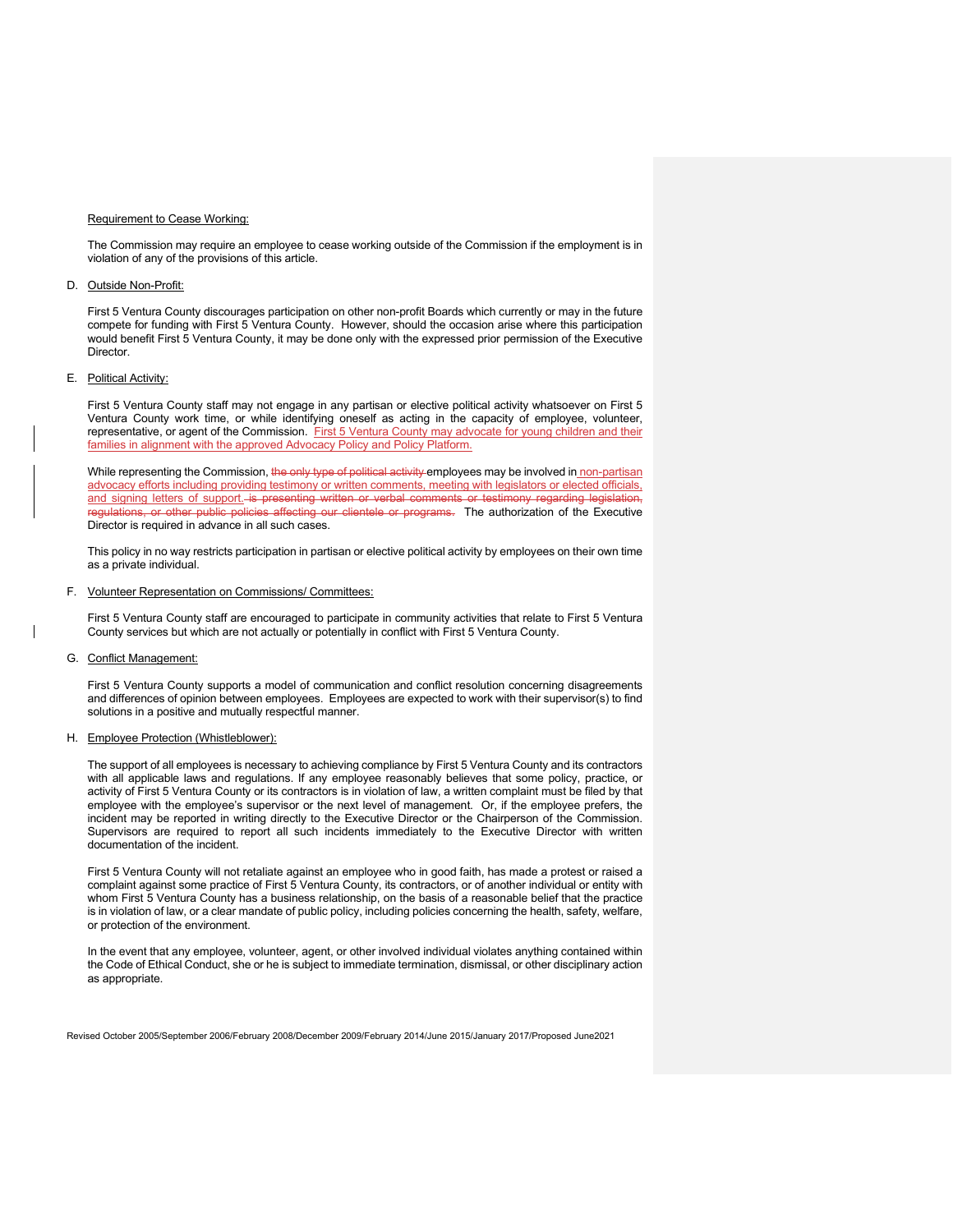# **Drug Free Work Place Policy**

It is the policy of the Commission to provide a safe and productive work environment that is free from the effects of drug and alcohol abuse. Staff are expected to report to work in a condition ready to perform work duties and not under the influence of alcohol, marijuana, illegal drugs or intoxicants. Employees are prohibited from manufacturing, using, selling, dispensing, or possessingen of a controlled substance, including but not limited to, alcohol, illegal drugs or intoxicants-, and illegal or unauthorized prescription drugs on its premises or when off-site conducting First 5 Ventura County business.

An employee reporting to work under the influence of alcohol, marijuana, illegal drugs or intoxicants, or illegal or unauthorized prescription drugs will not be permitted to enter any First 5 Ventura County premises. Any employee discovered or reasonably suspected to be under the influence while at work is required to leave the premises and arrangements for safe transportation home will be made.

Any employee bringing alcohol, illegal drugs or intoxicants, or illegal or unauthorized prescription drugs on to First 5 Ventura County premises, using them on First 5 Ventura County premises or dispensing, selling or buying them on First 5 Ventura County premises may be subject to disciplinary action, up to and including termination.

Any employee convicted of violating a criminal drug statute must inform the Executive Director of such conviction (including pleas of guilty and nolo contendere) within five days of the conviction occurring. Failure to do so subjects the employee to disciplinary action up to and including termination for the first offense.

Supervisors should consult with the Executive Director's office for proper procedures to be followed in regard to this policy.

#### **Health and Safety**

It is the policy of the Commission to provide a safe and healthful environment to all employees. It is the intent and resolve of First 5 Ventura County to institute and administer a comprehensive and continuous occupational Injury and Illness Prevention Plan (IIPP) in accordance with all current CAL/OSHA regulations.

The Executive Director or his/her designee is the Safety Officer and is responsible for maintaining the IIPP at First 5 Ventura County. The Executive Director or his/her designee provides leadership for the IIPP, for its effectiveness and improvement, and for providing safeguards as necessary.

Supervisors are responsible for ensuring that all activities are performed with the utmost regard for the safety and health of all personnel involved. As appropriate, supervisors will ensure proper training in activities that could be unsafe if performed improperly.

Employees are responsible for cooperation with all aspects of the IIPP -–including compliance with all rules and regulations -- and for continuously practicing safety while performing their duties. Employees are encouraged to notify the Executive Director or his/her designee of any safety concerns so that those concerns may be addressed in a timely fashion.

Information on general office safety, client and staff safety and protocol for difficult clients can be found in the Executive Director's office.

# **Worker's Compensation Insurance**

First 5 Ventura County maintains worker's compensation insurance as required by law. When a job-related injury occurs and after appropriate first aid or emergency treatment is administered the Director of Human Resources and & Operations should be contacted immediately. The Director of Human Resources and& Operations will provide the injured employee with a referral to an approved medical care provider. In addition, the Director of Human Resources and& Operations will provide the required DWC form to the employee within 24 hours of the first report of the accident or illness. The supervisor and the employee should complete an accident reporting form. If the injury results in lost time beyond the day of injury or requires medical treatment other than first aid, and the employee elects to file for Worker's Compensation, then the following steps should be taken:

1. Contact the Director of Human Resources and& Operations immediately after the occurrence of the injury. The Director of Human Resources and& Operations will then supply accident report forms both to the employee and their supervisor.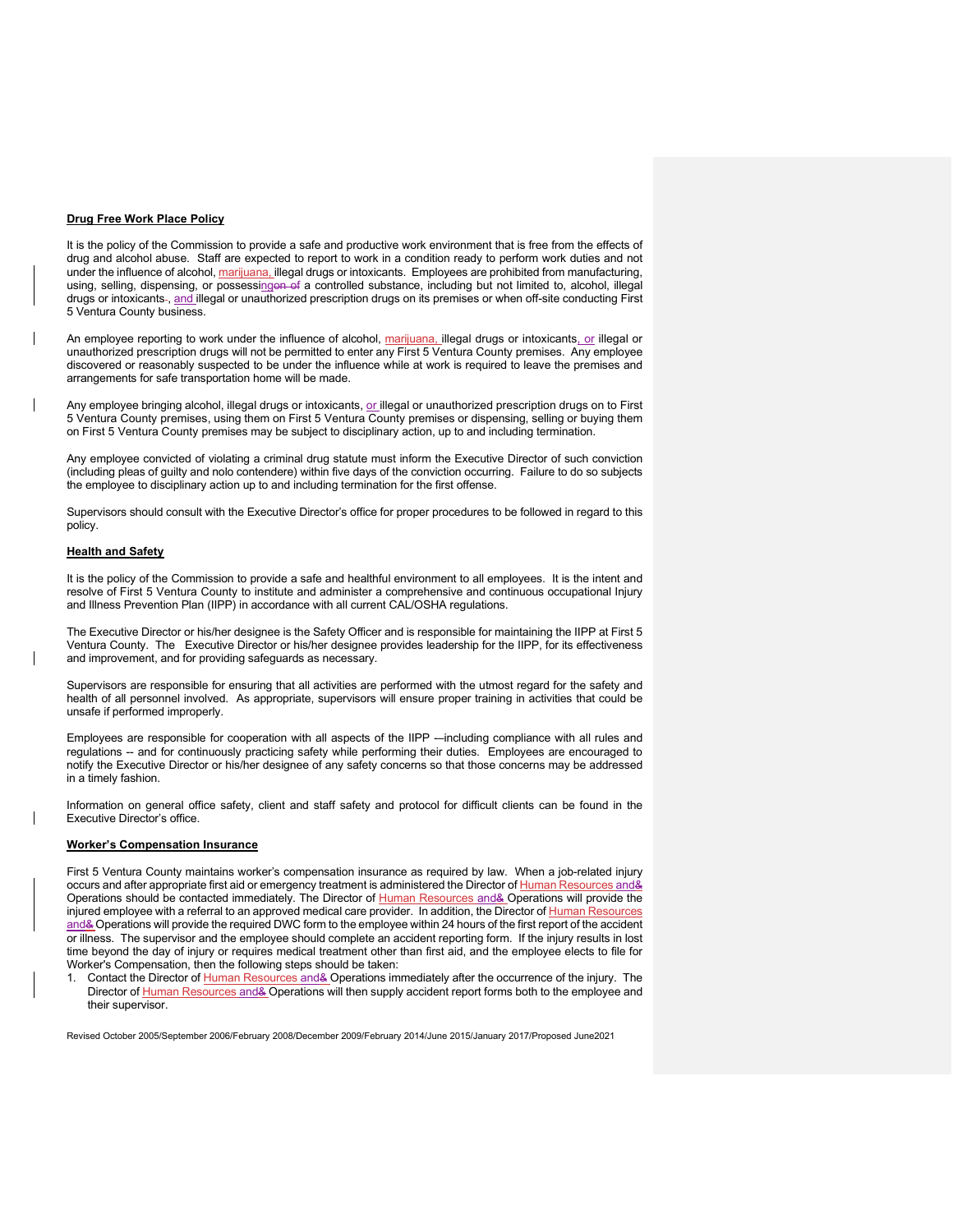- 2. The Director of Human Resources and& Operations is then required to report the injury to the insurance carrier as soon as possible. The Director of Human Resources and& Operations will collect all information necessary to file a worker's compensation claim.
- 3. Both the employee and supervisor should cooperate with the Executive Director's officeDirector of Human Resources and Operations to process the correct paperwork. Copies of medical bills, police reports, and the accident report form should be sent to the Executive Director's officeDirector of Human Resources and Operations.

#### **Personal Appearance**

Dress, grooming and personal cleanliness standards contribute to the morale of all employees and affect the image First 5 Ventura County presents to visitors, clients and the community. Employees are expected to dress and groom in keeping with the requirements of the job and in a manner that will reflect favorably upon the employee and First 5 Ventura County.

Employees should present a clean and neat appearance at all times. Employees should consult her or his supervisor or the Executive Director's office concerning questions as to what constitutes appropriate attire.

# **Personal Property**

Employees who bring personal belongings to the office to decorate their workspaces or common areas or to facilitate their work must ensure that such items are prominently marked to indicate ownership. The Commission is not responsible for loss or damage to staff member's personal property. Any personal belongings and/or decorations brought to First 5 Ventura County premises must comply with all First 5 Ventura County policies, including the policies prohibiting harassment and discrimination.

#### **Smoking**

In consideration of the health and safety of all our staff members, we maintain a smoke-free environment.

#### **Telephones**

First 5 Ventura County office phones may not be used for personal long-distance calls.

Employees who do not receive supplemental Telework payments shall be reimbursed for their personal telephone expenses when they are required to make business-related calls on behalf of First 5 Ventura County. The reimbursement for use of personal phones shall be limited to the actual cost of the business-related call as indicated on the phone bill. Use of personal cellular phones is discouraged unless specifically approved by the Executive Director or the employee's supervisor as necessary and appropriate in which case reimbursement will be individually negotiated.

Claims for personal/cellular telephone expense reimbursement must be submitted within 3 months of actual occurrence with a copy of the phone bill. Allowable calls must be underlined or circled with a notation of the name of the business/client/person called. (Client numbers or other identifiers approved by Executive Director may be substituted for client names.) Claims for personal/cellular telephone expense reimbursement must be approved by the Executive Director.

# **Work Place**

#### Employee Work Space

First 5 Ventura County views all data collection and storage mediums (bookshelves, file cabinets, desk drawers, computers, etc.) as Commission property and, while it does not prohibit storing personal property, records or information within the employee's work area, the Commission does not consider the employee to have any right to privacy in such circumstances. No storage device may be locked in such a manner as to prevent management from gaining access during the employee's absence. Therefore a copy of passwords, combinations and keys must be provided to the Executive Director or the Executive Director's office if an employee uses such a device.

First 5 Ventura County reserves the right, periodically and without notice, to review, survey, search and otherwise monitor the actions of its employees while on First 5 Ventura County premises or during paid work time.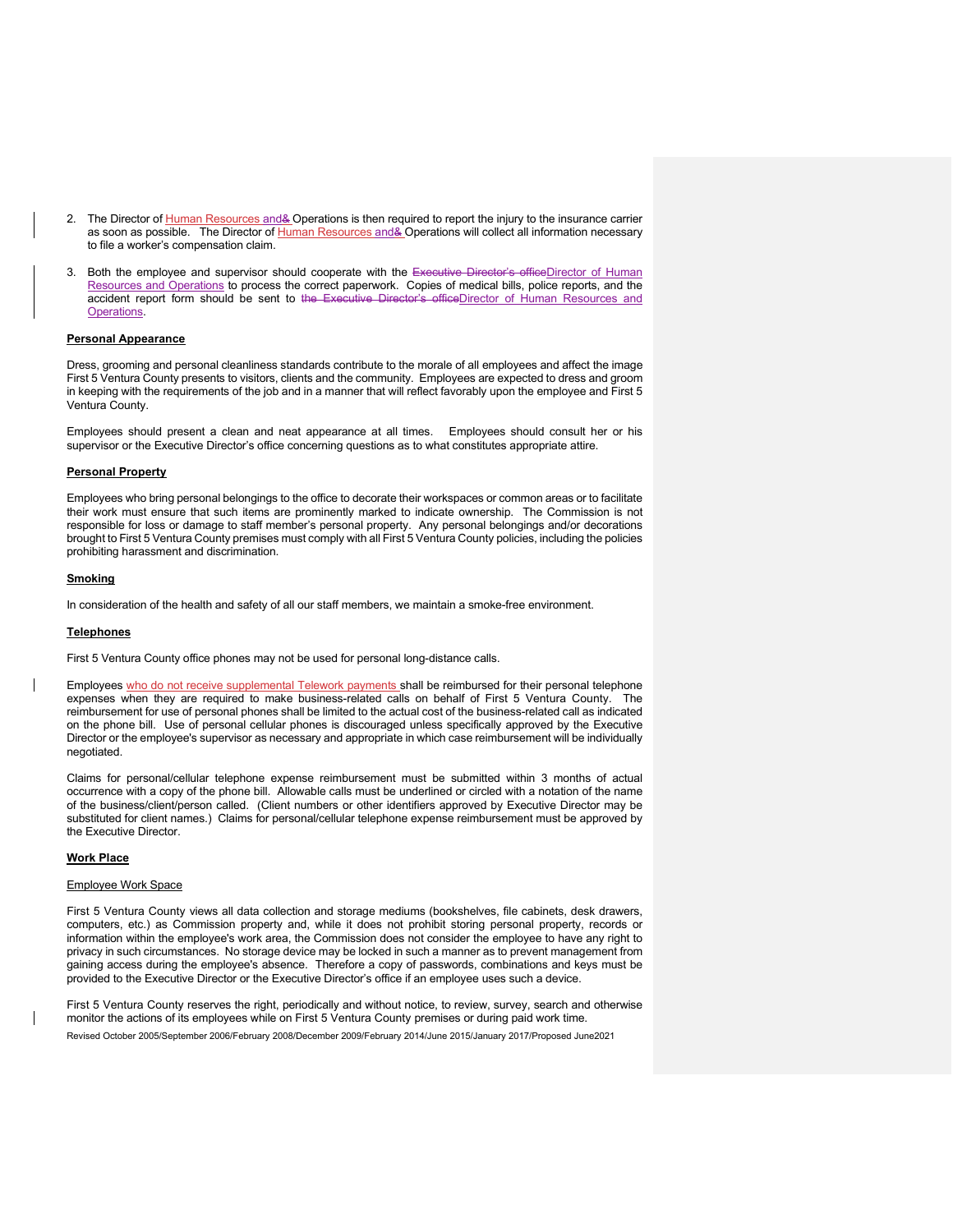#### Personal Mail

Employees must not use the First 5 Ventura County address as their personal mailing address. All mail, including personal mail, delivered to First 5 Ventura County will be opened and routed to the addressee (with the exception of certain confidential materials).

#### Telephone and Voice Mail

In order to keep phone lines free for business purposes, employees should keep personal phone calls to a minimum. The Commission reserves the right, periodically and without notice, to monitor phone and voice mail activity. Any such monitoring will be restricted to the ordinary course of business and will be done in accordance with relevant state and federal laws. Employees may be required to reimburse First 5 Ventura County for charges resulting from personal use of the telephone. Abuse of the telephone and/or voice mail system may result in disciplinary action.

#### Computers, Email and Internet

Computers, computer files, email, Internet access and software are the Commission's property and are intended for business use only. Employees should not use a password, access a file, or retrieve any stored communication without authorization. In addition, employees are prohibited from using email or the Internet for receiving or transmitting pictures, sounds or text that contains sexually explicit material, ethnic or racial slurs or that might otherwise reasonably be construed as harassment or disparaging of others based on their race, national origin, gender, sexual orientation, gender identity, gender expression, age, religious beliefs or actual or perceived disability. Employees should not install software programs without the prior authorization from the Executive Director. To ensure compliance with this policy, computer and email usage may be monitored. First 5 Ventura County reserves the right to override any individual password and access all electronic mail messages in order to ensure compliance with this policy.

#### **EMPLOYMENT AND HIRING PRACTICES**

# **Job Posting**

Job postings detailing open positions and their requirements shall be posted on the First 5 Ventura County website and on the employee information board at each work site distributed to current employees. Postings will remain open for a minimum of five regular workdays from the day they were posted. All postings are open to internal and external candidates except postings designated as internal.

Internal postings are only available to current employees, volunteers and employees who have been laid off within the six (6) months previous to the posting date. Employees wishing to apply should send a letter of intent or a resume to the Executive Director's office.

#### **Position Descriptions**

Prior to recruiting for any open position, a current job description shall be on file in the Executive Director's office. The job description and corresponding salary range must be approved by the Executive Director.

#### **Wages**

At First 5 Ventura County, we strive for fairness and equity in all our policies and practices, including those that affect compensation. We offer a compensation package (your annual salary plus benefits) that reflects competitiveness in the marketplace and concern for our staff members' ability to balance their work and personal lives. Compensation rates are set at least annually by the Executive Director. The salary ranges are reviewed periodically by the Commission.

Exempt employees' wages are based on an annual biweekly rate. Non-exempt employees are paid at an hourly rate. In special circumstances some employees may be paid on a fee percentage basis. Compensation is paid by position according to a salary schedule. The Executive Director will determine the pay rate for new employees, within the established salary range for the position.

An employee may start at a pay rate greater than the salary range for that position if he or she is transferred into the position as an alternative to layoff and would otherwise receive a decrease in pay.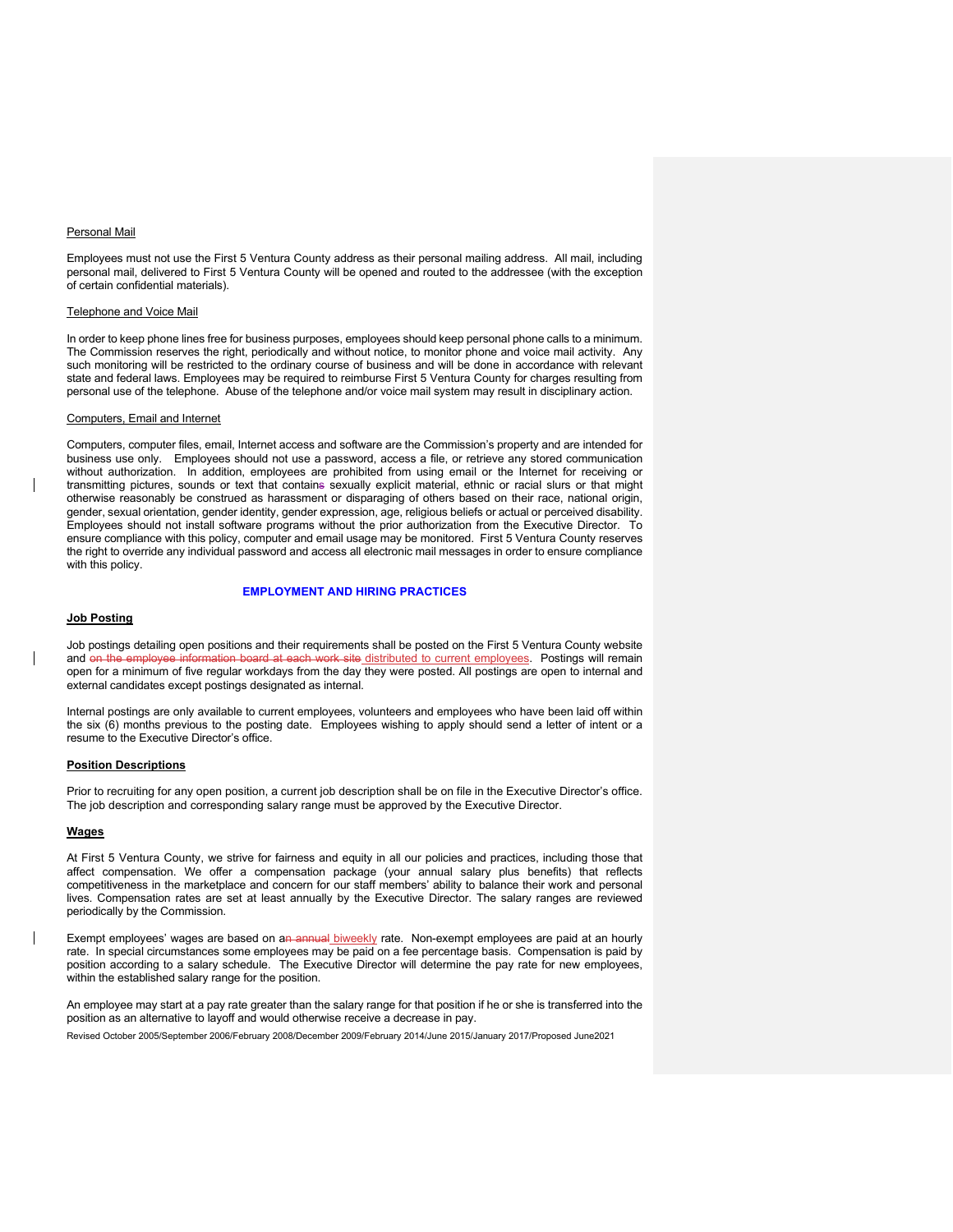The compensation of the Executive Director is not a part of the pay rate schedule and will be determined annually by the Commission, upon review of the Executive Director's work performance and the compensation paid for private and public sector positions of a similar nature.

#### **Performance Reviews**

#### **Introductory ReviewInitial Performance Review**

Performance evaluations are conducted in order to review the job performance of each staff member. The employee will be evaluated by his or her supervisor three months after the date of hire for the currently held position. This review will constitute an introductory-initial evaluation of competence and suitability for the position. If the staff member receives a positive evaluation, the introductory period will have been successfully completed. If the employee does not receive a positive evaluation, the employee may be offered an extension of the introductory period or be terminated.

This process does not imply a promise of employment until the end of the introductory period. Nor does it alter the at-will nature of employment or imply that discharge will occur only for cause.

#### **Annual Review**

Additionally, each staff member will be evaluated on their performance, usually within 90 days of the conclusion of earin June or July. Annual reviews will be conducted in accordance with individual performance goals set for each employee at the beginning of each fiscal year. Exceptions to the annual review process may be made by the Executive Director. All evaluations will be conducted using forms provided approved by the Executive Director's office, and those forms will become a permanent part of the employee's personnel record.

A full written performance appraisal may not always be required to implement changes in compensation/employment status outside of the probation/annual performance process. A change in compensation or employment status cannot be implemented, unless approved by the Executive Director. This process does not alter the at-will nature of employment or imply that discharge may occur only for cause.

#### **Internal Promotions and Transfers**

At the discretion of the Executive Director, positions at First 5 Ventura County may be filled internally, if contract and grant requirements permit. The following methods are available:

- 1. Promotion an employee may be moved to a position of higher responsibility in the organization, for which they meet the minimum job qualifications as specified in the particular position's job description.
- 2. Transfer an employee may be moved to a position for which they meet the minimum job qualifications, as specified in the particular position's job description.
- 3. Internal Hiring When First 5 Ventura County management ascertains that current staff or volunteers may have the appropriate qualifications to fill an open position, a job announcement will be posted at all First 5 Ventura County offices for a period of five regular work days. All hiring decisions for internal recruitment will be based on experience and qualifications, as specified in the position description. At the end of the internal hiring period, if the position remains unfilled, it will be re-advertised as an external hire.
- Any employee who is promoted, transferred, or internally recruited may be placed on introductory status for up to six 6 months to provide an orientation, training and mutual assessment period. During this introductory period, the employee continues to earn all related First 5 Ventura County benefits. Employees who apply for and receive new positions do not necessarily maintain the same rate of pay.

The position of Executive Director is filled by the Commission who formulate their own policies of recruitment and hiring.

# **Disciplinary Action**

Employees are expected to observe certain standards of conduct and job performance. When conduct or job performance does not meet First 5 Ventura County's standards, employees will be subject to discipline, including termination. In the discretion of the Executive Director, employees may be given reasonable opportunity to correct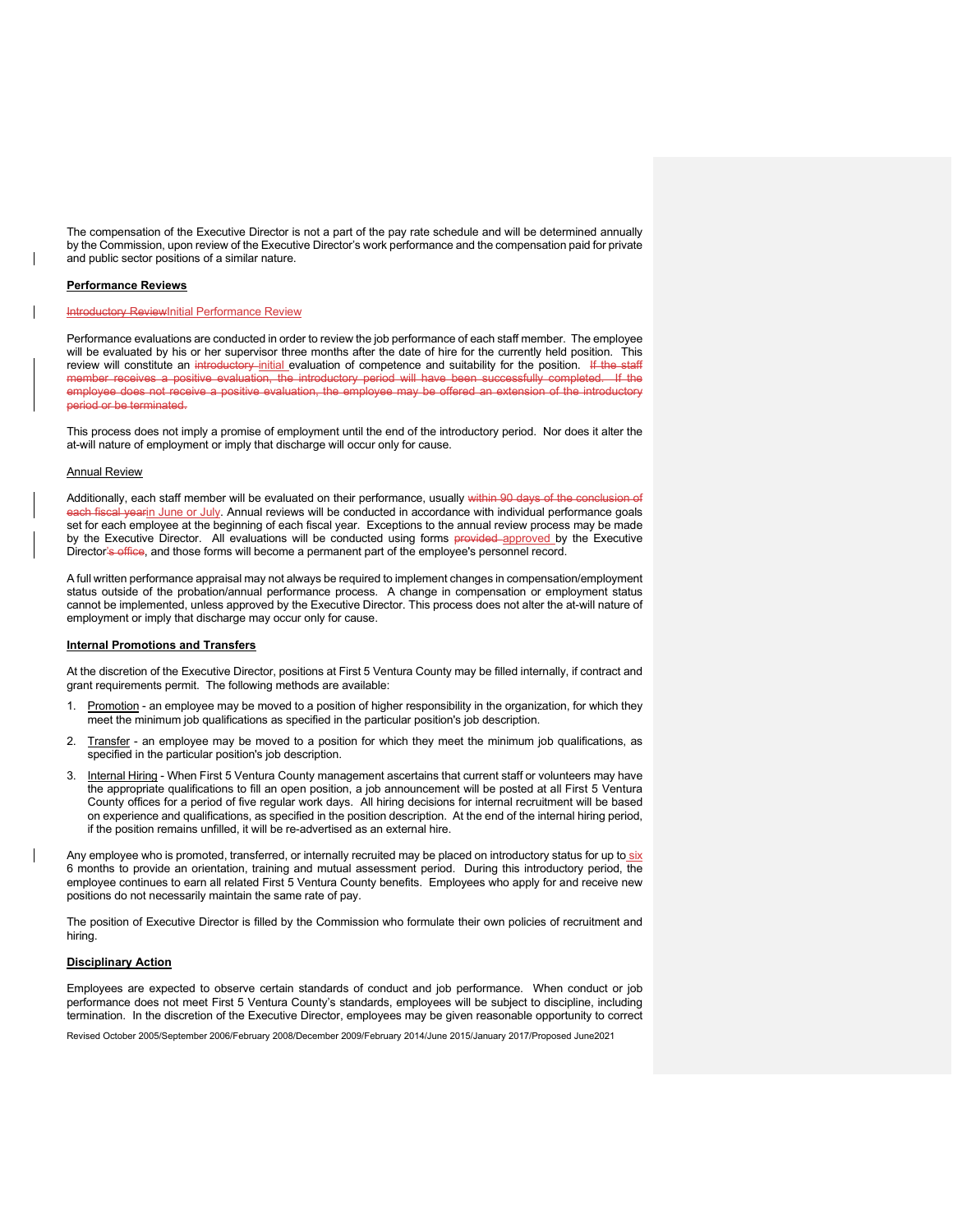the deficiency, in which case discipline less than termination may be imposed. While termination for unsatisfactory performance and other conduct will often be preceded by lesser forms of discipline, First 5 Ventura County reserves the right to proceed directly to any form of discipline, including termination, when First 5 Ventura County in its sole discretion deems such action appropriate.

Set forth below are examples of conduct that may subject an employee to discipline, including termination. This list is exemplary and not exhaustive. Therefore, employees should be aware that conduct not specifically listed below, but which adversely affects, or is otherwise detrimental to, the interests of First 5 Ventura County, including its employees, volunteers or directors, may also result in discipline, including termination.

- 1. Inappropriate, non-professional or unethical conduct.
- 2. Failure to perform assigned duties as per job description.
- 3. Unexcused absences from work.
- 4. Illegal activity that adversely affects either the organization and/or the employee's ability to perform his/her duties.
- 5. Failure to report the existence of an unhealthy or an unsafe work condition, or engaging in an unsafe act.
- 6. Lack of compliance with any of the requirements delineated in any program operations manual or these personnel policies.

Other examples include: Breaching confidentiality; Violating the drug- and alcohol-free workplace policy; Theft including, but not limited to, the removal of agency property or the property of another employee from agency premises without prior authorization; Walking off the job without supervisory approval; Fighting, roughhousing, abusive language or conduct that is hostile or disrespectful toward a co-worker, supervisor, board member, volunteer, or any person(s) associated with or served by this agency; Disregarding established safety procedures; knowingly creating an unsafe work situation for self or co-worker; Falsifying or altering records or time sheets; Refusing to perform a work-related duty when directly instructed to do so by a supervisor or member of management; Possessing weapons or firearms on this agency's property; Unauthorized use or dissemination of proprietary information; Violating this agency's equal opportunity or harassment policies; and Unauthorized use of agency property, including vehicles.

Nothing in this policy statement alters the at-will nature of employment with First 5 Ventura County. Either the employee or First 5 Ventura County may terminate the employment relationship any time with or without cause and with or without prior notice.

# **Lay-Offs**

Lay-offs for lack of work, lack of funds or reorganization shall be on the basis of program need, an evaluation of personnel qualifications, performance and seniority within the affected job position and program.

An employee whose position has been eliminated or changed due to a lack of work or lack of funds *may* be reassigned by First 5 Ventura County to any available position for which the employee meets the minimum requirements. Such re-assignment consideration may include needs of the program, an evaluation of qualifications, job performance, recommendation of supervisor, and seniority in the former job position. When an employee is reassigned to another position, seniority continues unchanged. A reassignment may result in a change of pay and/or a change in benefits.

# **BENEFITS**

# **Employee Benefits**

All employees who are regularly scheduled to work an average 40 hours per pay period or more receive paid sick leave, personal leave, vacation, and holidays (pro-rated for part time staff members, as specified below). First 5 Ventura County reserves the right to add, delete or modify the benefits at any time in its sole discretion.

Please see the following specific policies for a detailed description of each benefit.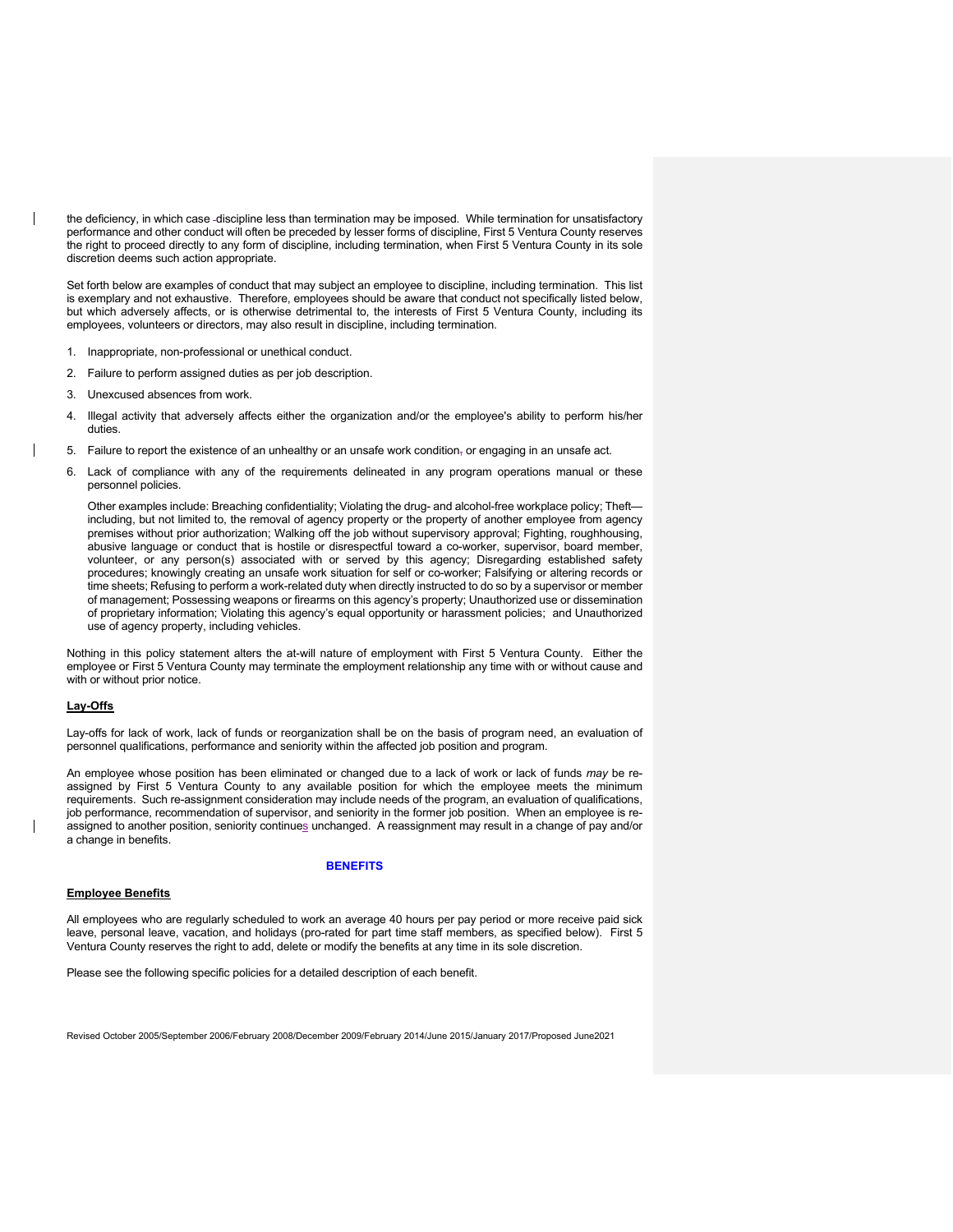#### **Health Insurance**

The Commission will pay for a health care package for employees regularly scheduled to work 60 hours or more per pay period that includes medical, dental and vision coverage for the employee and their immediate family, including domestic partners. Employees demonstrating that they have access to other coverage can choose to opt out of the Commission sponsored plan. Health insurance benefits for part time employees who are regularly scheduled to work 40 to 59 hours per pay period will be pro-rated, with the Commission paying the pro-rated share of 75% for regular schedules of 40-49 hours per pay period and 90% for 50-59 hours per pay period and the employee paying the balance.

# **Health Insurance Premium Benefit**

Other than leaves governed by the Family and Medical Leave Act (FMLA) and/or California Family Rights Act (CFRA), First 5 Ventura County is not obligated to pay any benefits or compensation to someone on an unpaid leave of absence. First 5 Ventura County, however, values its employees and is concerned about an employee's possible loss of medical insurance. Therefore, when an employee exhausts paid leave and goes on unpaid leave for medical purposes, including maternity leave, First 5 Ventura County will continue to pay up to three (3) months of health care premiums for employees who have passed the introductory period on a non-FMLA/CFRA medical leave. Following this period, an employee may make personal payments to continue coverage.

# **COBRA Insurance Continuation**

If employees and covered dependents are in a position to lose health insurance coverage as a result of certain qualifying events (including termination or reduction in hours), they may have certain rights to remain on the insurance plan at their own expense through COBRA. More information regarding COBRA coverage, costs, and administrative procedures is available from Human Resources. Employees who experience a "qualifying event" (e.g. marriage, divorce, adoption) must provide written notice to Human Resources within 60 days of the qualifying event.

# **Employee Retirement Plan**

The Commission will provide retirement plan(s) that an employee can elect to contribute a percent of their pre-tax salary towards. Under these plan(s) a separate account is established for each participant and each account is selfdirected; the employee controls their investments. The Commission will provide a 3% contribution and match an additional contribution of up to 4%, for a total of up to 7% of the employee's salary.

# **Holidays**

The Commission has established ten eleven holidays during which offices will be closed:

New Year's Holiday **Martin Luther King Day** President's Day Memorial Day Holiday **President's Day** President's Day Independence Day Holiday Veteran's Day **Thanksgiving Day Communist Communist Communist Communist Communist Communist Communist Communist Communist Communist Communist Communist Communist Communist Communist Communist Communist Communist Communist** Christmas Day Christmas Eve or Day after Christmas

If an identified holiday falls on a weekend, the Executive Director will determine whether to observe the previous Friday or the following Monday as the holiday. The Executive Director will determine on an annual basis whether to observe Christmas Eve or the day after Christmas. An employee must work (or receive paid time off) his/her preceding scheduled workday or the scheduled workday after the holiday to be eligible for the paid holiday.

When a holiday falls on a regularly scheduled day off of an employee who works an alternative work schedule (for example, a 9/80 schedule), the employee will receive a floating holiday that may be used within one month.

Regular part time employees who are regularly scheduled to work 40 to 79 hours per pay period are entitled to a pro-rata share of holiday pay based on their regularly scheduled hours.

In addition, regular full time employees shall receive two  $(2)$  floating paid holidays, with the exception of new employees hired after June who shall receive one (1) floating paid holiday for the calendar year in which they were hired. Floating holidays may be used on holidays that are not observed by the First 5 Ventura County such as Cesar Chavez Day or Juneteenth, or any day during the year, but cannot be carried over from one year to the next.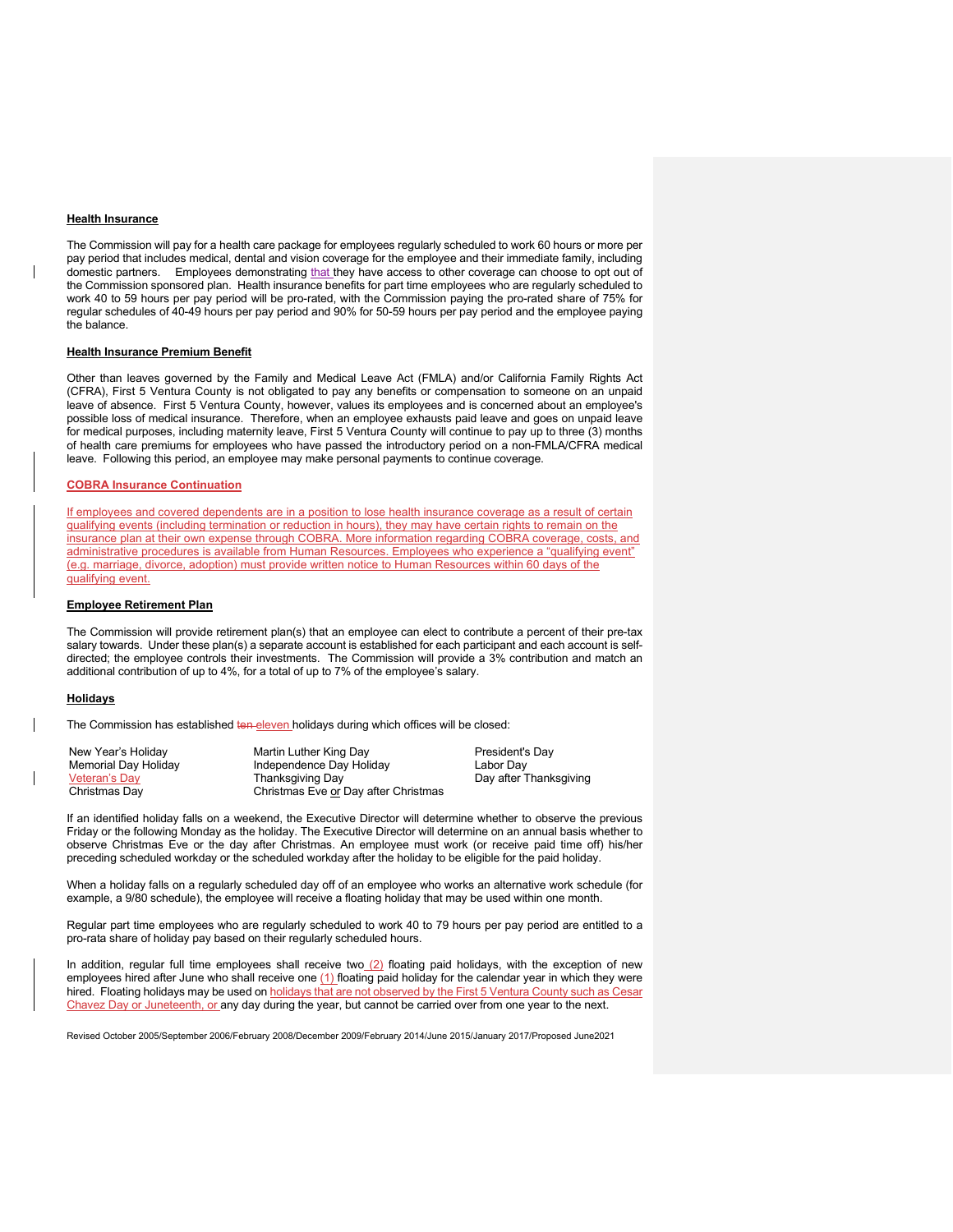Holidays are not a reimbursable benefit upon termination. In the event of a termination coinciding with a holiday, an employee must work a minimum of one day after the holiday to be eligible for that holiday pay.

#### **Vacation**

Regular full time staff members earn paid vacation at their regular rate of pay, computed hourly, as follows:

|                                          | Hours per  | Hours per |
|------------------------------------------|------------|-----------|
| Length of Service                        | Pay Period | Year*     |
| $0 - 24$ months                          | 3.077      | 80        |
| 25 - 36 months                           | 4.62       | 120       |
| 37 or more months                        | 6.15       | 160       |
| *When there are 26 pay periods in a year |            |           |

Employees who work between 40 and 79 hours per pay period earn paid vacation at their regular rate of pay, computed hourly, prorated based on the number of hours regularly scheduled to work per pay period. (For example, an employee who has been employed 30 months and who is regularly scheduled to work 40 hours per pay period would earn 2.31 hours per pay period or 60 hours per year). Anniversary dates for vacation accruals correspond to the employee's original hire date as a Regular employee assuming no break in service has occurred. If there is a break in service, a specific anniversary date will be determined by the Executive Director.

The maximum amount of vacation that an employee may accrue is equal to one and one-half times their annual benefit based on their years of service with First 5 Ventura County. Employees who have accumulated the maximum amount of vacation will not be eligible to accrue further vacation hours until their accumulated vacation time falls below the maximum allowable. Exceptions to this policy, based on extraordinary circumstances, require the approval of the Executive Director. The maximum amount of vacation that a Regular Part Time employee may accrue is equal to one and one-half times their annual pro-rated benefit.

Employees who transfer to a position with a maximum accrual rate that is lower than their current amount (for example, from a full time to a part time position) will retain their existing vacation balances but will, from that point forward accrue vacation at the pro-rated rate based on their regularly scheduled hours up to the accrual maximum described above. An employee who transfers to a position with a lower maximum accrual rate and who has a leave balance that equals or exceeds the maximum accrual of the new position will not accrue any additional vacation until sufficient vacation time is used to reduce the accrued vacation below the maximum vacation accrual amount.

Vacation time is a benefit that is earned before it can be taken. It is based on actual hours worked. Employees on any type of leave without pay do not accrue vacation credits. New employees are not entitled to take accrued vacation until they have successfully completed the introductory period.

No more than 80 hours leave time may be taken at one time without the Executive Director's approval. Vacation requests in July, August and December should be made at least 30 days in advance...- Oother requests should be made 14 days in advance, and require prior approval of an employee's supervisor.

The Commission recognizes the value of time away from work responsibilities and encourages staff members to use all accrued vacation benefits on a timely basis. Because we believe that time away from work is beneficial for rest and rejuvenation, staff are not permitted to take pay in lieu of vacation time. Accrued and unused vacation time is a reimbursable benefit upon termination.

#### **Sick Leave**

Regular full-time employees accrue 3.692 hours of sick leave per pay period worked to provide protection against loss of income in the event of illness or injury, or time off from work for necessary or routine health care. Regular part time employees who work between 40 and 79 hours per pay period accrue pro-rated sick leave based on their regularly scheduled work hours. A maximum of 192 hours may be accrued at any one time for regular full time employees and this maximum shall be pro-rated for regular part time employees who work 40 to 79 hours per pay period, based on their regularly scheduled work hours. Upon reaching the maximum, no further sick time will be accrued until some of the accrued time has been usedThere is no maximum accrual of sick leave. The accrual rate for sick leave is adjusted upon any change of employment status.

Revised October 2005/September 2006/February 2008/December 2009/February 2014/June 2015/January 2017/Proposed June2021 In accordance with the California Healthy Workplaces, Healthy Families Act of 2014, First 5 Ventura County employees classified as either temporary or regular part time (whothat work less than 40 hours per pay period)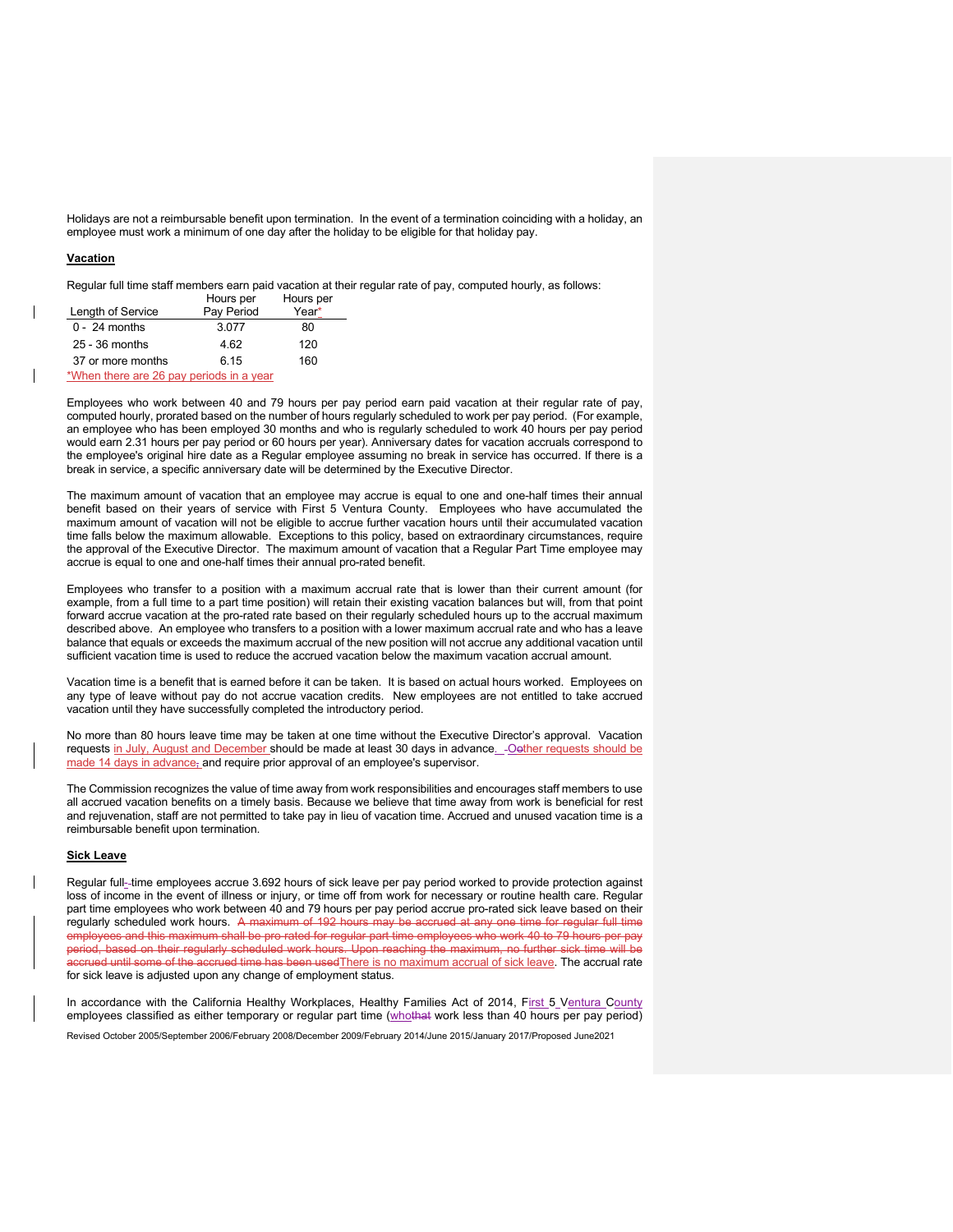and who have worked in CA for at least 30 days in the preceding year -shall begin accruing sick leave at the rate of one (1) hour per every 30 hours worked. Such employees shall be eligible to use this sick leave beginning on the 90th day of employment with First 5 Ventura County. A maximum of 48 hours may be accrued at any one time. Upon reaching the maximum, no further sick time will be accrued until some of the accrued time has been used.

Sick leave may be used for personal illness, to care for an immediate family member who is ill or to attend doctor's appointments. The term "immediate family" includes the following: husband, wife, domestic partner, son, stepson, daughter, stepdaughter, mother, stepmother, father, stepfather, sister, stepsister, brother, stepbrother, grandfather, grandmother, grandchild and any individual who resides with the employee as a member of his or her family. Special consideration may also be given to any other person whose relationship with the employee is similar to any of the above. Sick leave may also be used for specified purposes if the employee is a victim of a crime, domestic violence, sexual assault or stalking-

An employee absent for more than five consecutive days, or after six separate occasions of any length of time in any 12 month period, may not be entitled to sick leave for any day after the five consecutive days unless and until the employee provides a certificate signed by a physician verifying that the employee was ill on each day of the absence. An employee who misses five consecutive scheduled workdays may be required to provide a doctor's statement releasing him or her to work before returning to work. If the employee requests an extension of the sick leave, the supervisor may require an additional statement by the doctor indicating the anticipated length of sick leave. All medical information, including the doctor's statement, medical releases and the supervisor's written approval shall be kept in a separate medical file.

Sick leave is not accrued during leaves of absence without pay and is not a reimbursable benefit upon termination.

Staff members who are ill or injured and anticipate being away from work for more than one week should speak with their health care provider or the Director of Operations for information about State Disability Income benefits.

#### **Personal Leave**

Personal leave is intended to be a benefit to employees and provide the opportunity for a working parent to participate in their child's education (as per the Family-School Partnership Act). Requests for personal leave must be preoapproved. Personal Leave may also be used for religious holidays that are not observed by First 5 Ventura County or if your personal residence is in imminent danger of fire or flood or natural disaster.

All Regular employees are eligible for personal leave up to a maximum of 8 hours per calendar quarter. Eligible employees will receive at the beginning of each quarter, paid personal leave up to 8 hours per calendar quarter. Personal leave is pro-rated for regular part time employees based on their regularly scheduled work hours. At no time will a full time employee's available personal time exceed 8 hours per quarter. The maximum available personal time for eligible employees who work less than 40 hours per week will be pro-rated based on their regularly scheduled hours. Personal leave is not accrued during leaves of absence without pay. The maximum amount of personal leave accrued is 8 hours for regular full time employees and is pro-rated for regular part time employees based on their regularly scheduled hours. No additional personal leave may be accrued while an employee has 8 hours of unused personal leave to his credit. Unused personal leave up to a maximum of 8 hours is reimbursable upon termination.

# **Family and Medical LeavePaid Family Leave**

Paid Family Leave (PFL) is an aspect of State Disability Insurance (SDI) and may provides benefits to individuals who need to take time off work to:

- Care for a seriously ill child, parent, parent-in-law, grandparent, grandchild, sibling, spouse, or registered domestic partner.
- Bond with a new child entering the family by birth, adoption, or foster care placement.
- Participate in a qualifying event because of a family member's (spouse, registered domestic partner, parent, or child) military deployment to a foreign country.

If eligible, you can receive about 60 to 70 percent (depending on income) of wages earned 5 to 18 months before your claim start date for up to eight weeks within any 12-month period. The length of time worked at your current job does not affect eligibility. PFL provides benefit payments but not job protection. The Family Medical Leave Act may provides job protection.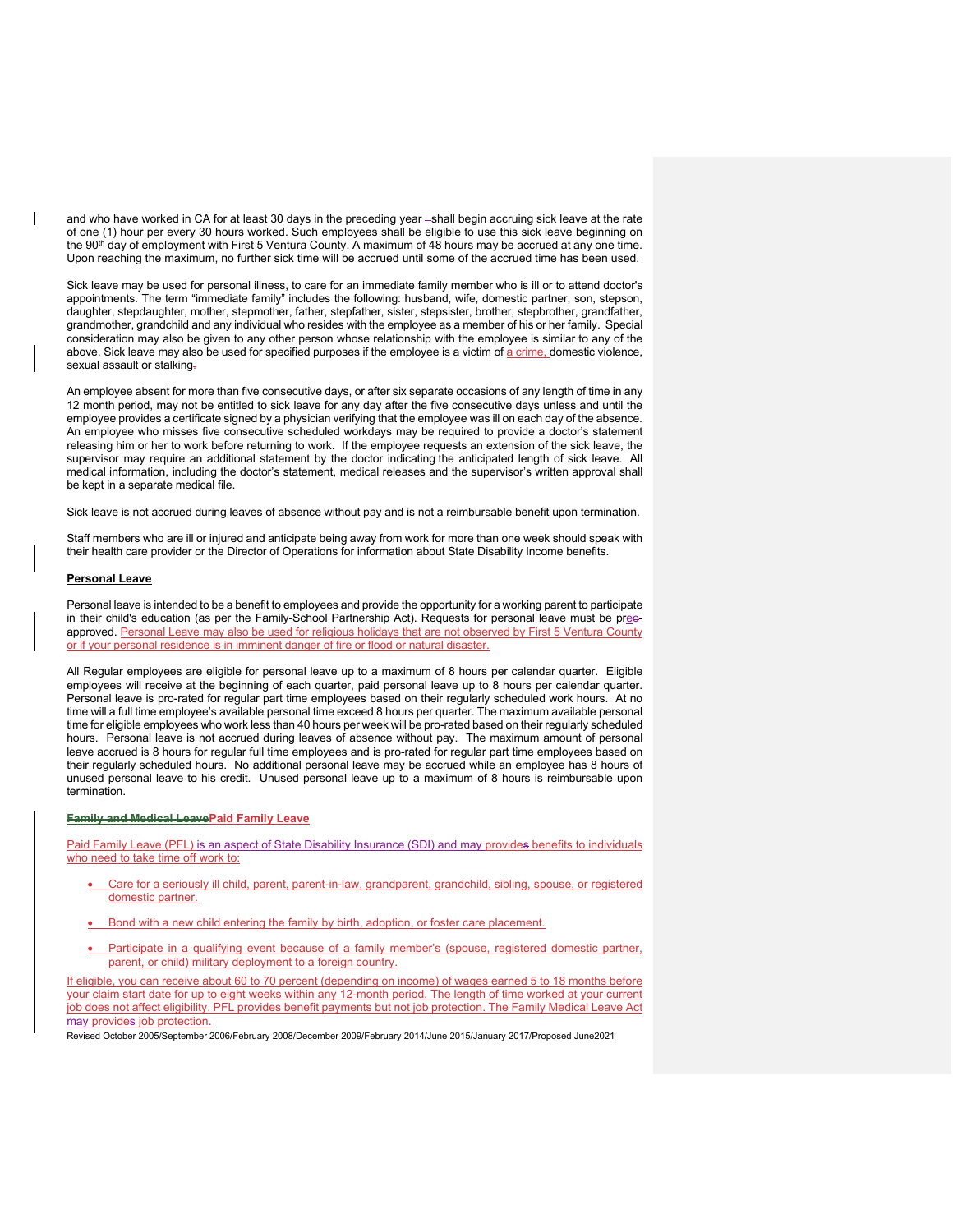# **State Disability Insurance (SDI)**

First 5 Ventura County employees who are unable to work due to illness, injury, or pregnancy disability may be eligible for disability benefits through State Disability Insurance (SDI) for the time they are unable to work. SDI is an employee paid benefit that provides to employees deemed eligible by the state partial replacement of wages lost because of a disability not caused by work. The determination of benefits is up to the state Employee Development Department (EDD). The first seven calendar days of an employee's absence are generally considered a "waiting period," and SDI benefits are not paid during that period. Information and claim forms are available from the local EDD office or the EDD website.

#### **Family and Medical Leave**

The purpose of this policy is to provide leaves of absence to eligible staff members in accordance with the Family Medical Leave Act ("FMLA") of 1993 and the California Family Rights Act ("CFRA").

This policy applies to all staff members who have worked at the Commission for at least twelve months (either consecutively or non-consecutively) at the time the leave is requested and have completed at least 1,250 hours of service during the 12-month period preceding the leave request.

Eligible employees may be granted up to 12 weeks unpaid leave in the 12 month period beginning on their anniversary date.

- For the birth of an employee's child, or upon placement of a child with an employee for adoption or foster care. This leave will normally be taken in one block of time unless special arrangements for "intermittent" or "reduced work schedule" are approved by the Executive Director's office.
- When the employee is needed to care for a child, spouse or parent who has a serious health condition.
- When the employee is unable to perform the essential functions of his or her position due to a serious health condition.

Applicable leave benefits must be substituted for all or part of any otherwise unpaid FMLA/CFRA leave. The total of paid and unpaid leave under this policy is not to exceed 12 weeks.

For the purpose of this policy the following definitions will serve:

Child: Anyone under 18 years who is the employee's biological, adopted or foster child, stepchild, legal ward or such a child who is over 18 but incapable of self-care because of a mental or physical disability. This may include a child for whom the Employee has day-to-day responsibility.

Parent: Biological, foster or adoptive parents, stepparents, legal guardians, or any individual who stood in place of parents for an employee when the employee was a child.

Spouse: A husband or wife as defined by applicable state law. For purposes of the California Family Rights Act, spouse also includes registered domestic partners.

Serious Health Condition: An illness, injury, impairment, physical or mental condition that involves inpatient care, or any period of incapacity requiring absence from school or work of more than three calendar days and involving treatment by a health care provider.

# Procedure for requesting Family and Medical Leave

- 1. A request for FMLA/CFRA Leave of Absence form must be completed by the employee requesting leave, and submitted to the Executive Director or his/her designee 30 days before commencement date. If 30 days advance notice is not possible, notice must be given as soon as possible.
- 2. When the leave is due to an employee's or family member's serious health condition, the employee must provide a Certification of Serious Health Condition form completed by the health care provider.
- 3. Re-certification of the serious health condition may be required during leave.
- 4. While on leave, employees are required to contact the Executive Director's office every 15 days to advise First 5 Ventura County of any change or improvement in condition.
- 5. When the leave is planned for medical treatment, the employee must attempt to schedule the treatment so as not to disrupt normal First 5 Ventura County business operations.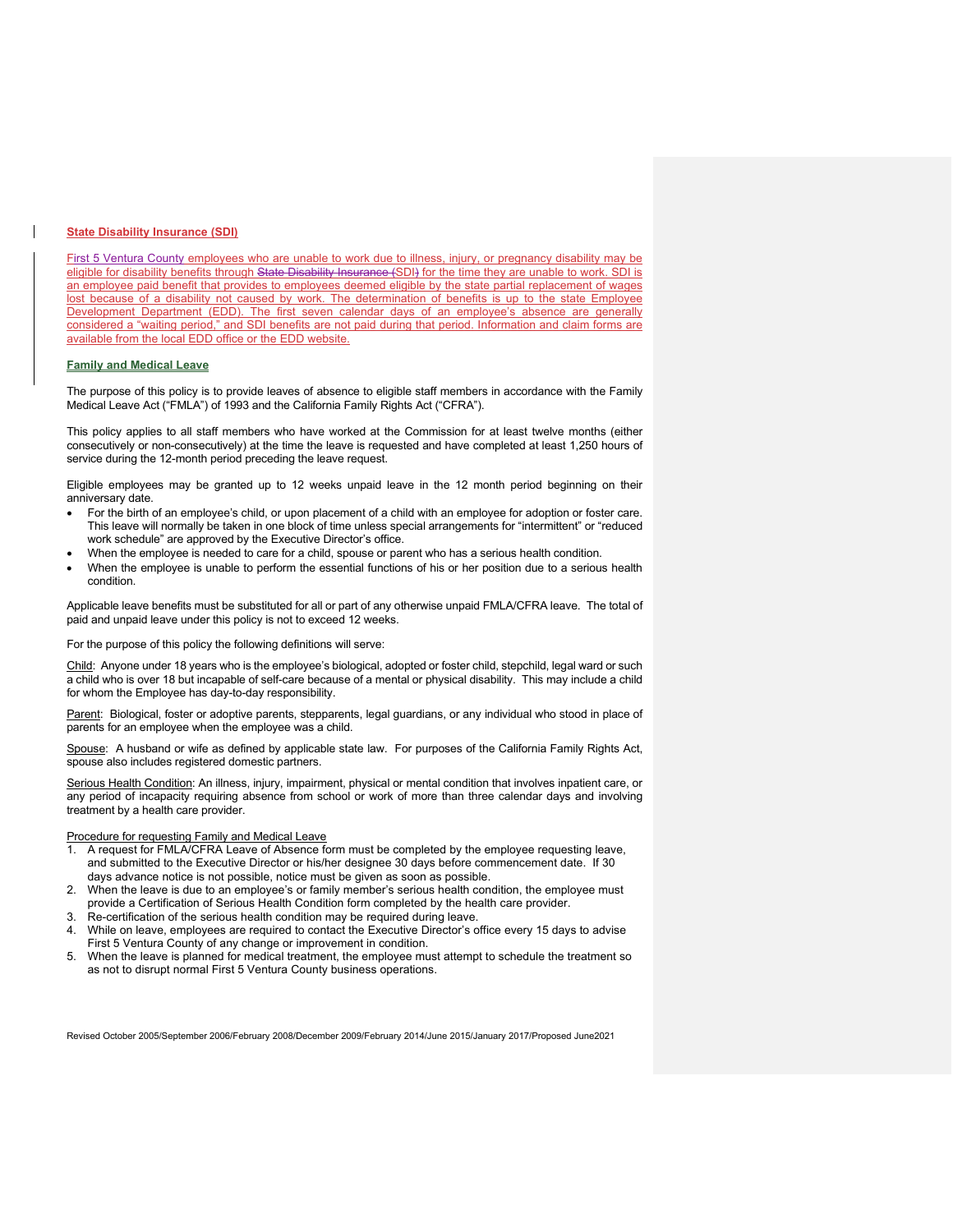# Status of benefits during leave

During leave under this policy, an employee is entitled to participate in the current First 5 Ventura County insurance plans, which will continue to be paid by First 5 Ventura County on the same terms and conditions as prior to the effective date of the medical leave, with employee paying any difference required. Federal law, state law and the Commission's insurance plan documents ultimately govern eligibility and entitlement to benefits. Prior to leave, the Executive Director or his/her designee will explain the payment obligations to the staff member.

If an employee fails to return to work at the end of the leave, the Commission may recover from the employee the cost of any payments made to maintain the employee's coverage, unless the failure to return was due to the continuation, recurrence or onset of a serious health condition that would entitle the employee to FMLA/CFRA leave or other circumstances beyond his or her control.

An employee on leave will not have a break in service and will not lose any employment benefits accrued prior to leave, unless a benefit is used by the employee during leave, such as accrued sick leave or vacation. The employee will be entitled to the same seniority as at the time the leave commenced. Sick leave, vacation, holidays, and personal leave do not accrue while a staff member is on unpaid FMLA/CFRA leave. No express or implied contractual rights should be inferred from this policy.

#### Return to work

Before being permitted to return to work from a leave for the employee's own serious health condition, the employee will be required to provide a certification from her or his own health care provider that he or she is able to resume work.

Upon return from leave, most employees will be reinstated in the following priority of position reassignment: if available, the same position held before leave, or reassignment to an equivalent position with equivalent pay, benefits and other conditions of employment.

If possible, employees on leave should notify their supervisor at least two weeks before the end of the leave to inform First 5 Ventura County of availability to return to work.

Failure to return from leave, or failure to contact a supervisor or the Executive Director on the scheduled date of return, may be considered voluntary termination of employment.

#### **Leave Without Pay**

Regular employees who have used all available eligible paid time off may be granted a leave of absence without pay on the written approval of their supervisor and the Executive Director. Failure to return from an approved leave at the specified time shall be construed as voluntary resignation.

An employee found to be employed elsewhere while on leave of absence may be terminated.

During a leave without pay, which is not a medical or family care leave, no benefits are accrued. This includes vacation time, holiday pay, personal leave, sick leave, health insurance, and the retirement benefit plan. This may result in the employee making payments to continue insurance coverage.

#### **Jury Duty and Other Required Court Appearances**

Paid leave of absence for required court appearances shall be granted for all employees who have either:

- 1. Been officially summoned to jury duty, or
- 2. Been served a subpoena to appear as a witness (not a litigant) in a court case related to Commission employment.

The employee shall be granted leave time for regularly scheduled work hours provided the official court summons is presented to the immediate supervisor and a copy is forwarded to the Executive Director's office. The employee shall receive full pay while on leave for an official court summons for a maximum of 5 working days. Additional paid leave for an official court summons may be granted at the discretion of the Executive Director. First 5 Ventura County encourages its employees to support our jury system by their participation. However, our resources to fill absences are limited. Therefore, employees summoned for jury duty are required to request that they be placed on call and return to work after the first day of jury duty as provided for by the Ventura County Jury System.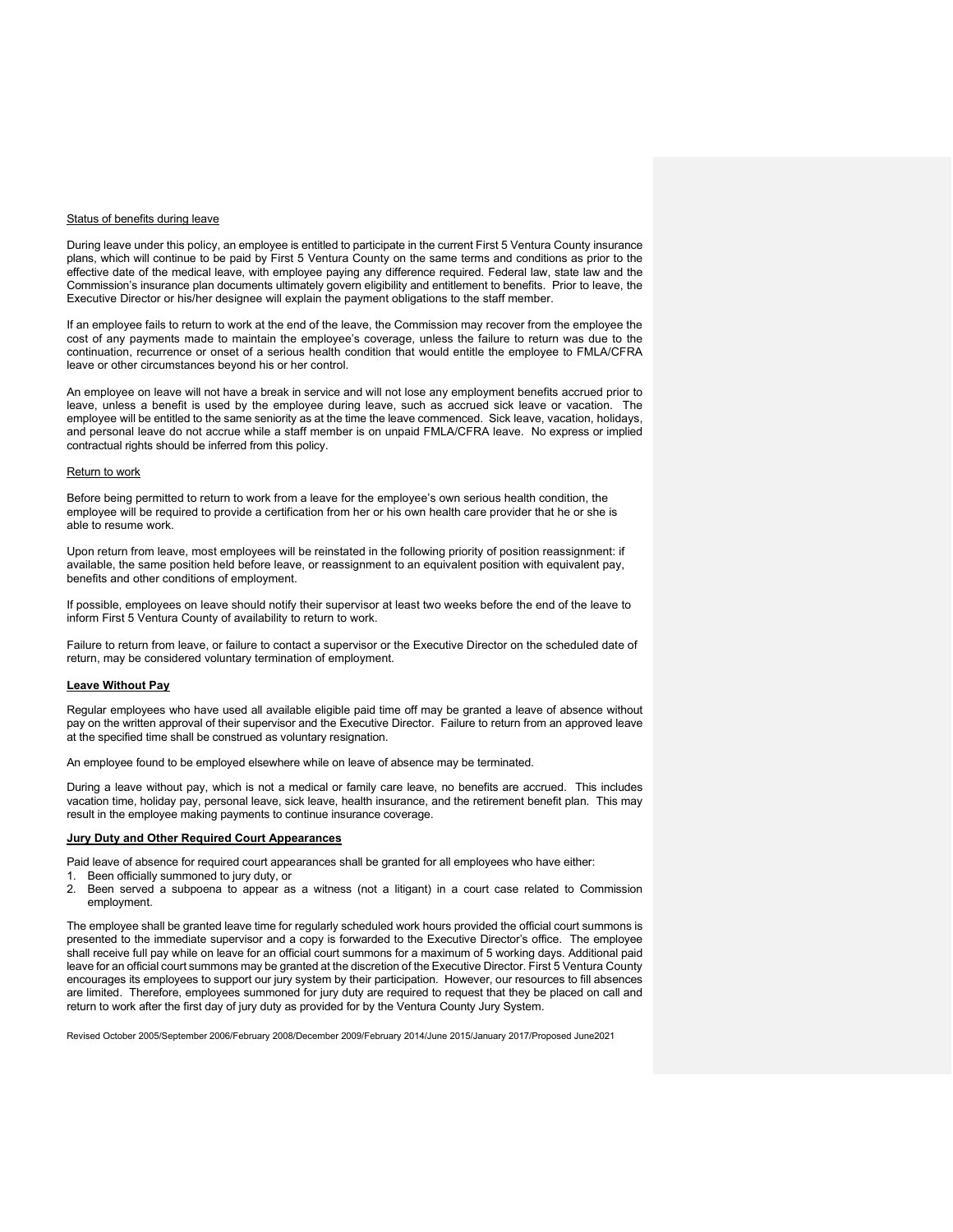Employees subpoenaed as a witness in a court case related to Commission employment are required to return to work immediately following their testimony and release.

An employee involved in litigation or who has been subpoenaed due to non-work related events may use accumulated vacation or personal leave if the employee has prior approval of the supervisor. Also, a leave of absence without pay may be granted with approval of the employee's supervisor and the Executive Director.

# **Voting**

If an employee does not have sufficient time outside of working hours to vote at a statewide election, the employee may, without loss of pay, take off enough working time, not to exceed two hours, that when added to voting time available outside of working hours, will enable the employee to vote. Such time off shall be taken by arrangement with the employee's supervisor.

#### **Military Leave**

Employees with one year or more of employment with the Commission may be eligible for up to 30 days pay while on a military leave of absence, excluding absences for inactive duty such as scheduled reserve drill periods.

First 5 Ventura County will comply with the Uniformed Services Employment and Re-employment Rights Act of 1994 concerning all aspects of military leave. Questions concerning this Act should be directed to the Executive Director's office. Employees requesting military leave should notify their supervisor as far in advance as possible.

#### **Bereavement Leave**

One (1) to five (5) days of paid leave, at the discretion of the Executive Director, may be allowed for a death in the immediate family of a Regular employee. Criteria for the amount of time off allowed include a variety of factors, including, but not limited to, the need for out-of-town travel and responsibility for handling funeral arrangements. The term "immediate family" includes the following: husband, wife, domestic partner, son, stepson, daughter, stepdaughter, mother, stepmother, father, stepfather, sister, stepsister, brother, stepbrother, grandfather, grandmother, grandchild and any individual who resides with the employee as a member of his or her family. Special consideration will also be given to any other person whose relationship with the employee was similar to any of the above. If an employee is responsible for funeral arrangements out of state, the Executive Director may approve up to seven (7) total days of paid leave.

Up to two (2) days of paid leave, at the discretion of the Executive Director, may be allowed for a death of specific other family members. This includes the following: daughter-in-law, son-in-law, father-in-law, mother-in-law, sisterin-law, brother-in-law, grandfather-in-law, grandmother-in-law, aunt and uncle. Special consideration will also be given to any other person whose relationship with the employee was similar to any of the above.

In the event of the death of some other, close personal friend or relative not named in the family list, the employee may request immediate use of available sick leave, personal leave or vacation leave time of up to five (5) days. At the discretion of the supervisor, the Executive Director and the Executive Director's office, such leave may be allowed.

If more time off is required, employees may request any available sick leave, personal leave or vacation leave.

#### **TRAVEL**

# **Use of Personal Vehicle for Business**

Reliable transportation may be required for some First 5 Ventura County positions in order to transact necessary business. This will be reflected in the job description for such positions. Positions that specifically include the transportation of clients will require, as a condition of hire, a copy of the applicant's DMV report. The cost of obtaining the report will be reimbursed by First 5 Ventura County at the time of hire.

It is the responsibility of the employee to maintain a valid California driver's license and personal insurance coverage equal to or greater than the minimum coverage amounts required by state law while utilizing his or her private automobile for transaction of Commission business. The employee must obtain proof of a valid driver's license and insurance and submit to the Executive Director or his/her designee for inclusion in the employee's personnel file before being eligible to use their automobile for Commission use. The employee is also responsible to notify the Executive Director or his/her designee of any changes in license, insurance, or any DMV citations. Employees are responsible for any parking, mechanical or moving violation tickets received while using their own vehicle.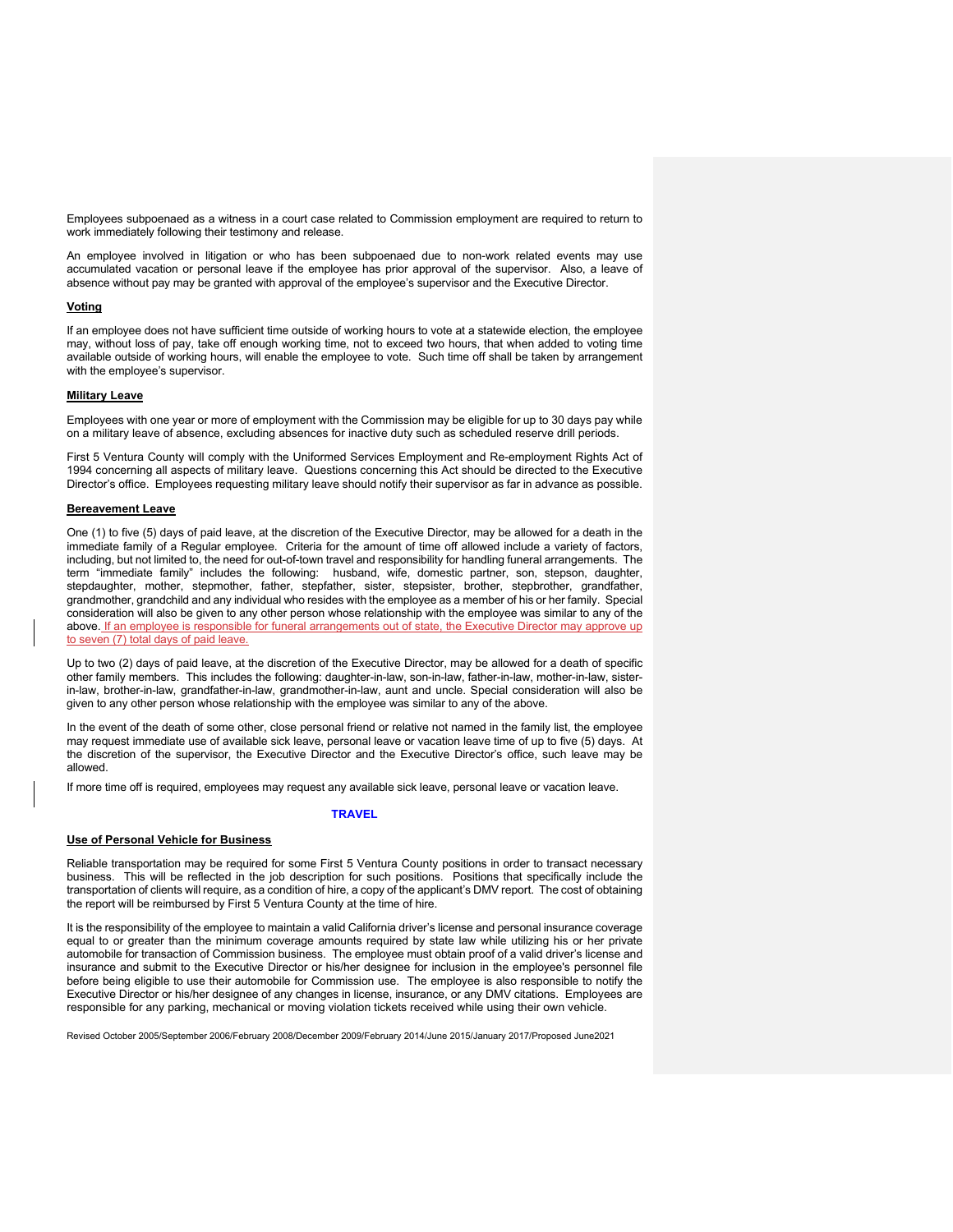Every passenger, including the driver, in a vehicle on official Commission business, is to be properly secured in a seat belt (as installed by the manufacturer for safe use), or be secured in an appropriate infant, or small child, car seat. It is the responsibility of the vehicle driver to ensure that seat belts and car seats are being properly used by each client/passenger.

Use of an employee's private automobile shall be reimbursed at the current rate determined by the Internal Revenue Service. Private automobiles may not be used for travel for trips over 100 miles one-way except by permission of the Executive Director.

Mileage expenses must be submitted on a mileage report. Claims for mileage reimbursement must be submitted within 3 months of actual occurrence.

Mileage reimbursement rates may change in accordance with IRS regulations and/or contract and budget limitations.

#### **Out of Area Travel**

Employees shall be reimbursed for their travel expenses when they are required to travel on behalf of First 5 Ventura County in accordance with the policies and limits set forth below. Travel costs must be pre-approved with the employee's supervisor.

Cash advances for trips may be secured with approval of the Executive Director. The use of First 5 Ventura County credit cards must be pre-approved by the Executive Director.

#### Air Travel

Employees will be reimbursed for the coach rate for air travel. Employees may also request that the air travel be paid for on the agency credit card. First 5 Ventura County will reimburse parking fees or shuttle transportation to the airport from the employee's home, whichever is less. Employees shall make travel arrangements in advance, when possible, to obtain the lowest rates.

#### Ground Transportation

With approval prior to the expense, employees may also claim reimbursement for ground transportation at actual cost. Ground transportation includes expenses such as taxis, airport shuttles, rental cars, and other public transportation. For travel by train, employees will be reimbursed for the coach rate, unless the business class rate is approved by the Executive Director. Employees renting a car on Commission business will purchase physical damage insurance (comprehensive and collision but *not* liability) through the rental company. Such insurance expenses will be reimbursed at actual cost.

#### Private Automobiles

Private automobiles may not be used for travel for trips over 100 miles one-way except by permission of the Executive Director. Use of an employee's private automobile shall be reimbursed at the current rate determined by the Internal Revenue Service. Employees who use their private automobile for travel are expected to follow First 5 Ventura County policy on the use of personal vehicles for business, including providing the Executive Director with proof of a valid driver's license and insurance.

#### Lodging

First 5 Ventura County shall reimburse reasonable lodging expenses in accordance with reasonable market rates for a specific geographical area or based on the negotiated group rates, as available.

# Meals [review rates]

Meals will be reimbursed according to the following schedule (these rates include tipping)\*:

| <b>Breakfast</b> | up to \$13.00 |
|------------------|---------------|
| Lunch            | up to \$15.00 |
| Dinner           | up to \$25.00 |
|                  |               |

\*In high cost areas, as defined by the federal government (tiers 5 & 6), meals will be reimbursed up to a maximum of \$15.00 for breakfast, \$18.00 for lunch and \$30.00 for dinner. The Executive Director shall have the authority to approve reimbursement for meals in high cost areas up to the maximum amount.

Revised October 2005/September 2006/February 2008/December 2009/February 2014/June 2015/January 2017/Proposed June2021

# **Commented [LA1]:** We will review these rates at a later date.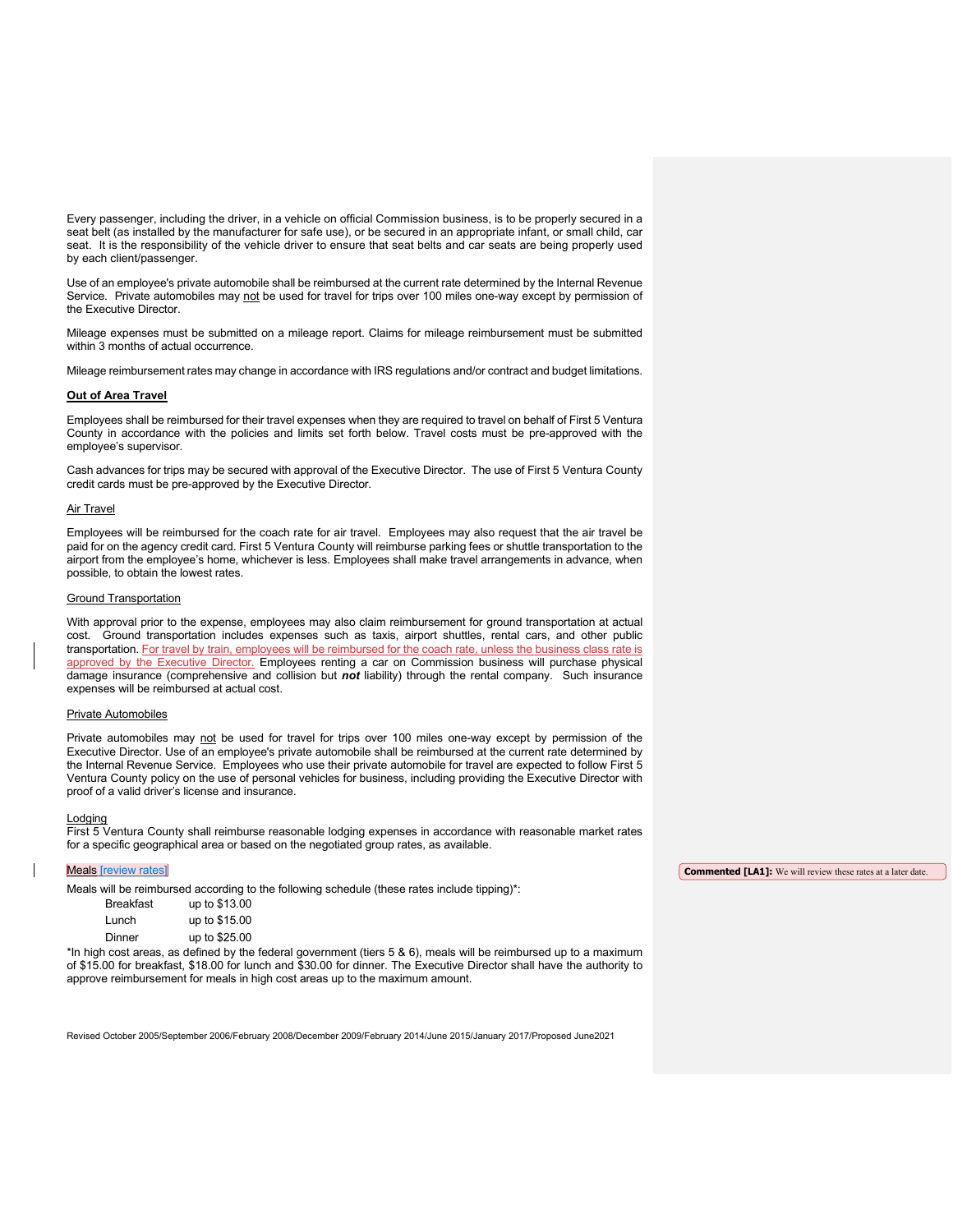Employees may receive reimbursement up to the combined total for those meals eligible for reimbursement, e.g., an employee eligible to receive reimbursement for both breakfast and lunch may receive reimbursement in excess of the above schedule for each meal as long as the combined total does not exceed \$282.00.

Eligible meals are defined as meals for which an employee incurs a cost due to a legitimate business reason, e.g., overnight travel, travel out of Ventura County. Meals, excluding continental breakfast, provided as part of a conference or seminar are not eligible for separate reimbursement. Employees need to submit itemized receipts for all meals for which they are claiming reimbursement. Meals related to formal business meetings are not subject to the meal reimbursement schedule as outlined in this handbook.

Reimbursement for meals will exclude alcoholic beverages.

# **Incidentals**

Employees are eligible for reimbursement for incidentals up to \$6.00/day when they are on business travel. Incidentals may include such items as: tipping for baggage assistance, non-alcoholic beverages, postage.

# Telephone Expenses

Business calls that are long distance or local toll calls will be reimbursed at cost. First 5 Ventura County will pay for up to 15 minutes per day for phone calls to the employee's home while traveling for First 5 Ventura County business.

Hotel internet expenses will be reimbursed when there is a business need for use by the employee while on business travel.